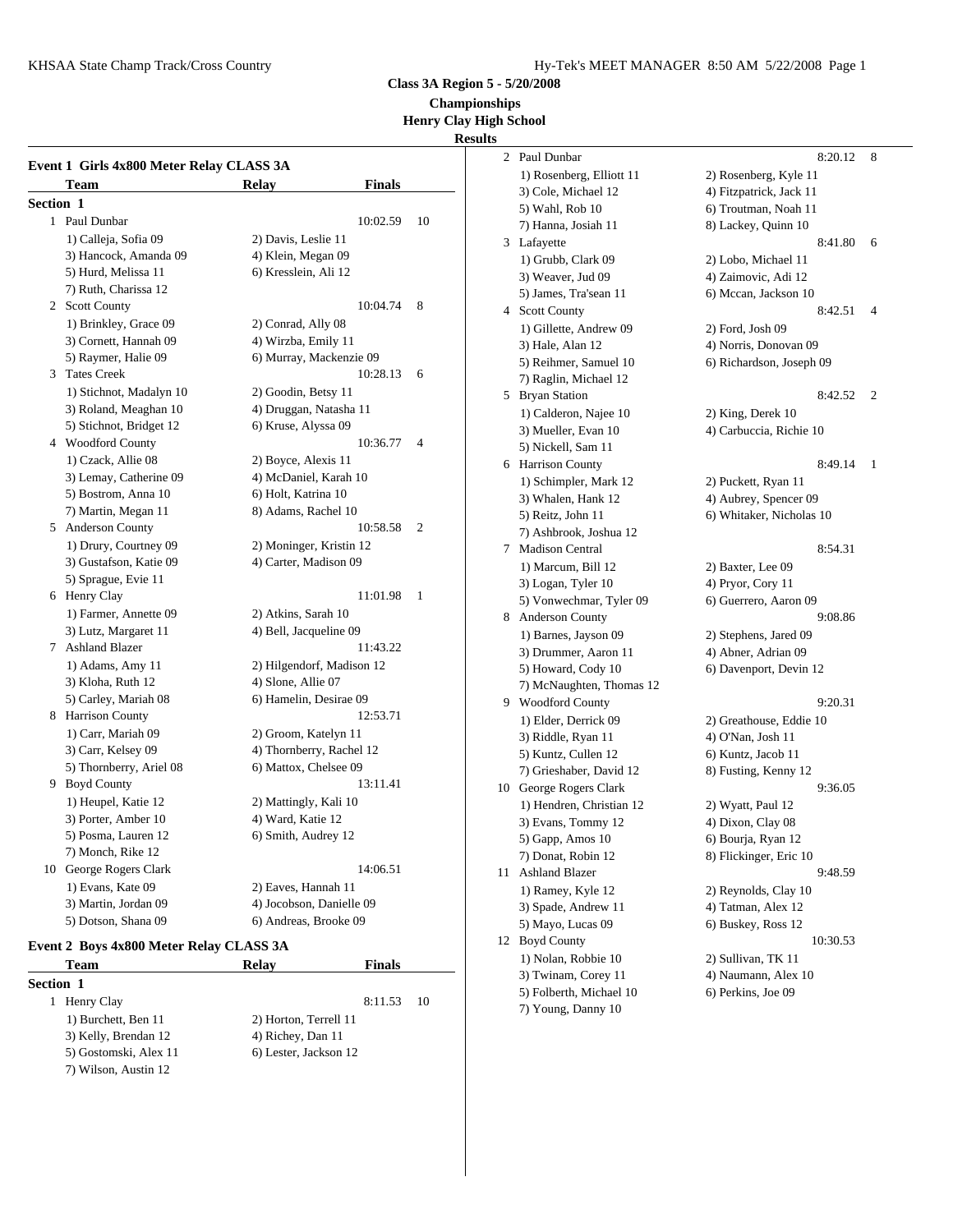KHSAA State Champ Track/Cross Country

**Class 3A Region 5 - 5/20/2008**

**Championships Henry Clay High School**

### **Results**

|                | Event 3 Girls 100 Meter Hurdles CLASS 3A |                    |               |                | Blake<br>4            |
|----------------|------------------------------------------|--------------------|---------------|----------------|-----------------------|
|                | <b>Name</b>                              | Yr School          | <b>Finals</b> |                | 5<br>Goug             |
| Section 1      |                                          |                    |               |                | Laure<br>6            |
|                | 1 Jordan, Alyssa                         | 08 Tates Creek     | 19.90         |                | Evans<br>7            |
|                | 2 McVey, Kaitlin                         | 08 Montgomery Co.  | 21.80         |                | <b>Section 3</b>      |
|                | 3 Bolcas, Paige                          | 11 Woodford County | 22.32         |                | Wells<br>$\mathbf{1}$ |
| Section 2      |                                          |                    |               |                | 2<br>Taylo            |
|                | 1 Potter, Megan                          | 08 Harrison County | 18.77         |                | 3<br>Davis            |
|                |                                          |                    |               |                | 4 McKu                |
|                | 2 Saylor, Leah                           | 09 Montgomery Co.  | 19.31         |                | 5 McKe                |
|                | 3 Petersen, Danielle                     | 09 Lafayette       | 19.40         |                | Smith<br>6            |
| $\overline{4}$ | Spear, Kiva                              | 10 Ashland Blazer  | 20.17         |                | Linds<br>7            |
|                | 5 Clark, Tika                            | 12 Paul Dunbar     | 20.24         |                | Melar<br>8            |
|                | 6 Sprague, Evie                          | 11 Anderson County | 20.90         |                | Section 4             |
| 7              | Thomas, Callie                           | 11 Woodford County | 21.17         |                | Pipkii<br>1           |
| 8              | Searcy, Kristin                          | 09 Paul Dunbar     | 21.44         |                | 2 Edwa                |
| Section 3      |                                          |                    |               |                | 3<br>Cobb.            |
|                | 1 Williams, Nealy                        | 10 Bryan Station   | 16.13         | 10             | 4 Pierce              |
|                | 2 Franklin, Jasmine                      | 10 Tates Creek     | 16.54         | 8              | 5 Thorn               |
|                | 3 Shelton, Sabrina                       | 09 Anderson County | 17.62         | 6              | 6 Procto              |
|                | 4 Pemberton, Linda                       | 10 Ashland Blazer  | 17.80         | 4              | $7^{\circ}$<br>Chapı  |
|                | 5 Fultz, Ariel                           | 11 Scott County    | 17.86         | $\overline{2}$ | 8<br>David            |
|                | 6 Dixon, Jenna                           | 10 Boyd County     | 17.88         | $\mathbf{1}$   |                       |
| 7              | Kemplin, Danni                           | 08 Harrison County | 21.87         |                | Event 6 Bo            |
|                | Event 4 Boys 110 Meter Hurdles CLASS 3A  |                    |               |                | <b>Nam</b>            |
|                | <b>Name</b>                              | Yr School          | <b>Finals</b> |                | Section 1             |
| Section 2      |                                          |                    |               |                | 1 McCa                |
|                | 1 Buskey, Ross                           | 12 Ashland Blazer  | 18.16         | $\mathbf{1}$   | 2 Mayo                |
|                | 2 Collins, Andrew                        | 11 Clark County    | 19.29         |                | Section 2             |
|                | 3 Evans, Nick                            | 09 Henry Clay      | 19.45         |                | 1 Davis               |
|                | 4 Ramesh, Logash                         | 10 Paul Dunbar     | 19.89         |                | 2 Cunni               |
|                | 5 Bojanowski, Matt                       | 11 Henry Clay      | 21.78         |                | 3 Isaac,              |
|                | 6 Cobern, Matt                           | 12 Boyd County     | 22.69         |                | 4 Reyno               |
| Section 3      |                                          |                    |               |                | 5 Carter              |
|                | 1 Meek, Logan                            | 12 Paul Dunbar     | 16.13         | 10             | 6 Huff,               |
|                | 2 Norris, Dominique                      | 09 Scott County    | 16.80         | 8              | Section 3             |
|                | 3 Fischer, Adam                          | 12 Harrison County | 17.22         | 6              | 1 Cobb.               |
|                | 4 Livingston, George                     | 10 Bryan Station   | 17.23         | $\overline{4}$ | 2 Doug                |
|                | 5 Roberts, Ben                           | 11 Woodford County | 17.25         | $\overline{2}$ | 3<br>Sahag            |
|                | 6 Fint, Thomas                           | 11 Anderson County | 18.43         |                | 4 Brook               |
|                | 7 Reeder, Caleb                          | 09 Harrison County | 19.31         |                | 5<br>Travi:           |
| 8              |                                          |                    | 20.69         |                | 6<br>Culler           |
|                | Raglin, Michael                          | 12 Scott County    |               |                | <b>Section 4</b>      |
|                | Event 5 Girls 100 Meter Dash CLASS 3A    |                    |               |                | Maso<br>1             |
|                | <b>Name</b>                              | Yr School          | <b>Finals</b> |                | 2 Suter,              |

| ×.               | Raglin, Michael                       |    | 12 Scott County        | 20.69         | Section        |
|------------------|---------------------------------------|----|------------------------|---------------|----------------|
|                  | Event 5 Girls 100 Meter Dash CLASS 3A |    |                        |               |                |
|                  | <b>Name</b>                           |    | Yr School              | <b>Finals</b> | $\mathbf{2}$   |
| <b>Section 1</b> |                                       |    |                        |               | $\mathbf{3}$   |
|                  | 1 McCoy, Samantha                     | 09 | Montgomery Co.         | 15.09         | 4 <sup>1</sup> |
|                  | 2 Mattox, Chelsee                     | 09 | <b>Harrison County</b> | 15.22         | 5              |
| 3                | Wright, Shelby                        |    | 09 Harrison County     | 16.35         | 6              |
| <b>Section 2</b> |                                       |    |                        |               | 7              |
|                  | 1 Litton, Erika                       |    | 10 Montgomery Co.      | 14.09         |                |
|                  | 2 Rogers, Erin                        |    | 12 Anderson County     | 14.13         |                |
| 3                | Hodge, Malika                         |    | 10 Henry Clay          | 14.48         |                |

| ,սււթ            |                                      |    |                                     |               |    |
|------------------|--------------------------------------|----|-------------------------------------|---------------|----|
| 4                | Blakely, Samantha                    |    | 10 Boyd County                      | 14.90         |    |
| 5                | Gough, Kristen                       |    | 12 Clark County                     | 14.93         |    |
| 6                | Lauren, Horton                       |    | 10 Clark County                     | 15.12         |    |
|                  | 7 Evans, Katie                       |    | 10 Boyd County                      | 15.59         |    |
| Section 3        |                                      |    |                                     |               |    |
|                  | 1 Wells, Keyiyah                     | 09 | <b>Tates Creek</b>                  | 13.56         |    |
| 2                | Taylor, Stormy                       | 09 | <b>Scott County</b>                 | 13.58         |    |
|                  | 3 Davis, Rikki                       |    | 11 Paul Dunbar                      | 13.77         |    |
|                  | 4 McKune, Allyson                    |    | 10 Madison Central                  | 13.77         |    |
|                  | 5 McKee, Breonna                     |    | 10 Scott County                     | 13.79         |    |
|                  | 6 Smith, Jasmyn                      |    | 09 Lafayette                        | 14.05         |    |
|                  | 7 Lindsay, Jasmine                   |    | 10 Henry Clay                       | 14.12         |    |
| 8                | Melanson, Megan                      | 11 | Anderson County                     | 14.19         |    |
| Section 4        |                                      |    |                                     |               |    |
|                  | 1 Pipkin, Tamyah                     | 09 | <b>Tates Creek</b>                  | 12.75         | 10 |
|                  | 2 Edwards, Sariah                    | 09 | <b>Bryan Station</b>                | 13.02         | 8  |
|                  | 3 Cobb, Taylor                       |    | 09 Woodford County                  | 13.04         | 6  |
|                  | 4 Pierce, Brianna                    |    | 08 Woodford County                  | 13.21         | 4  |
| 5                | Thornton, Ashley                     |    | 10 Lafayette                        | 13.22         | 2  |
|                  | 6 Proctor, Vashti                    |    | 09 Paul Dunbar                      | 13.27         | 1  |
| 7                | Chapman, Shaniqua                    |    | 09 Madison Central                  | 13.61         |    |
| 8                | Davidson, Emry                       | 09 | <b>Bryan Station</b>                | 13.61         |    |
|                  | Event 6 Boys 100 Meter Dash CLASS 3A |    |                                     |               |    |
|                  | Name                                 |    | Yr School                           | <b>Finals</b> |    |
| <b>Section 1</b> |                                      |    |                                     |               |    |
|                  | 1 McCane, Derek                      | 11 |                                     | 12.68         |    |
|                  |                                      |    | Montgomery Co.<br>09 Ashland Blazer | 12.96         |    |
| Section 2        | 2 Mayo, Adam                         |    |                                     |               |    |
|                  |                                      |    |                                     |               |    |
|                  | 1 Davis, Timmy                       |    | 12 Clark County                     | 12.11         |    |
|                  | 2 Cunningham, Marcus                 |    | 11 Anderson County                  | 12.28         |    |
|                  | 3 Isaac, Van                         |    | 11 Harrison County                  | 12.39         |    |
|                  | 4 Reynolds, Carson                   |    | 10 Woodford County                  | 12.53         |    |
|                  | 5 Carter, Landin                     |    | 10 Tates Creek                      | 12.61         |    |
| 6                | Huff, McKenzie                       | 09 | Montgomery Co.                      | 12.66         |    |
| Section 3        |                                      |    |                                     |               |    |
| 1                | Cobb, Daren                          |    | 12 Woodford County                  | 11.51         |    |
|                  | 2 Douglas, Keith                     |    | 12 Paul Dunbar                      | 11.73         |    |
| 3                | Sahagian, Peter                      |    | 12 Paul Dunbar                      | 11.90         |    |
| 4                | Brooks, Bolen                        | 09 | Henry Clay                          | 11.94         |    |
| 5                | Travis, Logan                        | 12 | <b>Scott County</b>                 | 11.94         |    |
| 6                | Cullen, Daniel                       | 09 | Harrison County                     | 12.24         |    |
| <b>Section 4</b> |                                      |    |                                     |               |    |
| 1                | Mason, Ben                           | 11 | Lafayette                           | 11.04         | 10 |
| 2                | Suter, Desmond                       | 11 | <b>Bryan Station</b>                | 11.08         | 8  |
| 3                | Rhodes, Ricky                        | 12 | <b>Madison Central</b>              | 11.10         | 6  |
| 4                | Dixon, Cody                          | 11 | Anderson County                     | 11.34         | 4  |
| 5                | Mitchell, Chaz                       | 10 | <b>Bryan Station</b>                | 11.43         | 2  |
| 6                | Clark, Michael                       | 12 | <b>Clark County</b>                 | 11.47         | 1  |
| 7                | Gay, Dontey                          | 12 | Henry Clay                          | 11.57         |    |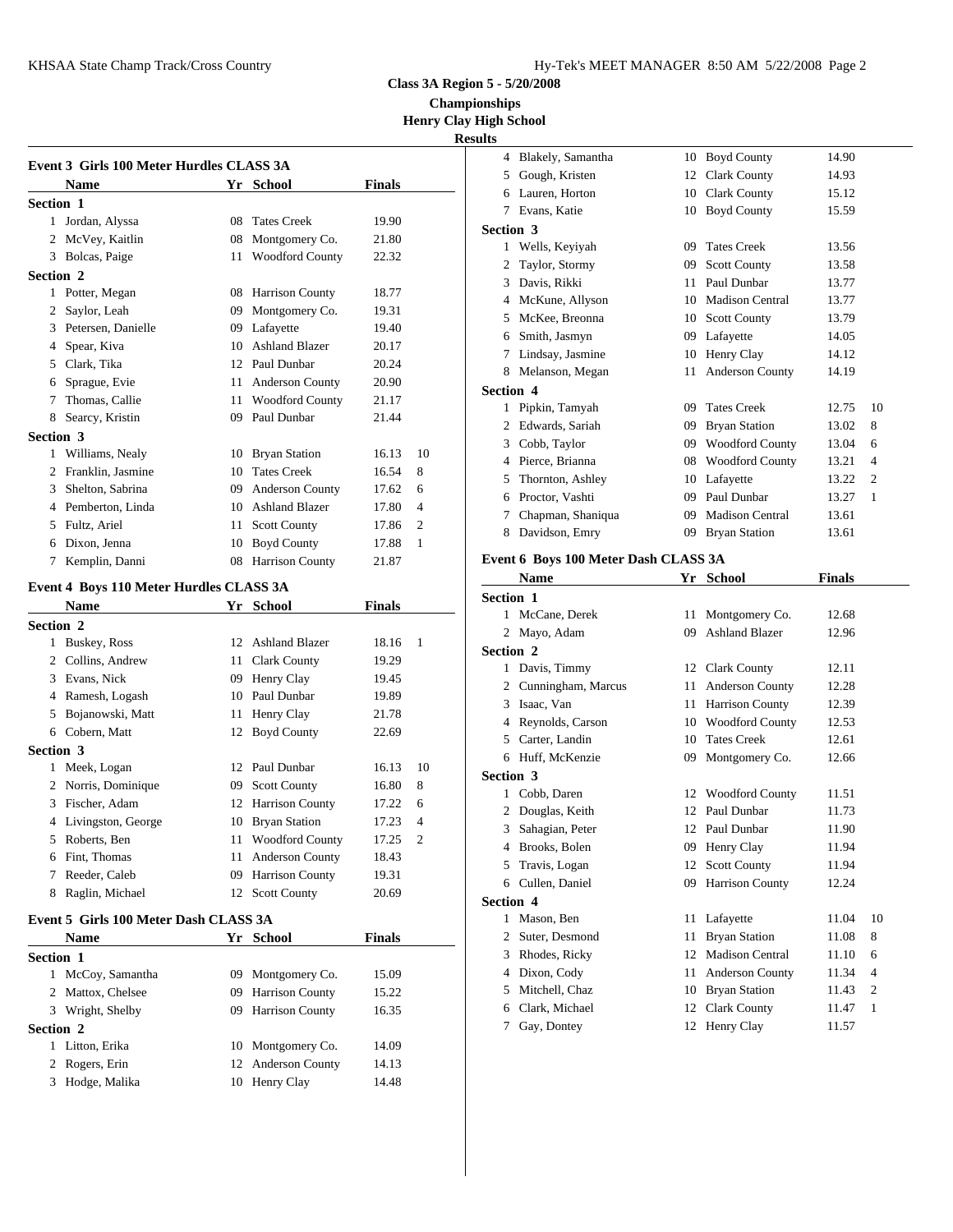KHSAA State Champ Track/Cross Country The Country Hy-Tek's MEET MANAGER 8:50 AM 5/22/2008 Page 3

**Class 3A Region 5 - 5/20/2008**

**Championships**

**Henry Clay High School**

**Results**

|           |                                          |                             |    | results<br>7 Paul I |
|-----------|------------------------------------------|-----------------------------|----|---------------------|
|           | Event 7 Girls 4x200 Meter Relay CLASS 3A |                             |    | 1) Do               |
|           | Team                                     | <b>Finals</b><br>Relay      |    | $3)$ Re             |
| Section 1 |                                          |                             |    | 5) Da               |
|           | 1 Woodford County                        | 1:57.38                     |    | 7) Pro              |
|           | 1) Cobb, Taylor 09                       | 2) Reed, Jamicka 12         |    | 8 Ander             |
|           | 3) Jackson, Ceslie 12                    | 4) Piersawl, Lindsey 12     |    | $1)$ Co             |
|           | 5) Pendleton, Anne Haley 08              | 6) Pierce, Brianna 08       |    | 3) Me               |
|           | 7) Schulman, Kristina 09                 | 8) Czack, Allie 08          |    | 5) Ru               |
|           | 2 Ashland Blazer                         | 1:58.76                     |    | 7) Co               |
|           | 1) Bennett, Caitlin 12                   | 2) Farris, Mykal 08         |    |                     |
|           | 3) Farrow, Nikisha 11                    | 4) Mayo, Emily 11           |    | Event 8 Bo          |
|           | 5) Nall, Deanna 12                       |                             |    | <b>Tean</b>         |
|           | 3 Harrison County                        | 2:01.97                     |    | Section 1           |
|           | 1) Bradford, Ashley 11                   | 2) Groom, Katelyn 11        |    | 1 Tates             |
|           | 3) Potter, Megan 08                      | 4) Perraut, Paige 09        |    | $1)$ W <sub>1</sub> |
|           | 5) Kemplin, Danni 08                     | 6) Wright, Brittany 10      |    | 3) Re:              |
|           | 7) Mattox, Chelsee 09                    |                             |    | 5) Etl              |
|           | 4 Montgomery County                      | 2:03.81                     |    | 7) Ca               |
|           | 1) Saylor, Leah 09                       | 2) Weidle, Nyiri 11         |    | 2 Harris            |
|           | 3) McCoy, Samantha 09                    | 4) Sutton, Jennifer 09      |    | 1) Isa              |
|           | 5) McVey, Kaitlin 08                     |                             |    | 3) Cu               |
|           | 5 Boyd County                            | 2:12.21                     |    | 5) Re               |
|           | 1) Evans, Katie 10                       | 2) Puzey, Rachael 11        |    | 3 Ashla             |
|           | 3) Monch, Rike 12                        | 4) Blakely, Samantha 10     |    | 1) $Plz$            |
|           | 5) Walters, Christina 11                 | 6) Adams, Jessica 07        |    | $3)$ Spa            |
|           | 7) Smith, Audrey 12                      |                             |    | $5)$ Spa            |
| Section 2 |                                          |                             |    | 7) Ro               |
|           | 1 Tates Creek                            | 1:49.17                     | 10 | 4 Boyd              |
|           | 1) Lindsey, Brittany 10                  | 2) Druggan, Natasha 11      |    | 1) Br               |
|           | 3) Suter, Deurricka 09                   | 4) Pipkin, Tamyah 09        |    | 3) Ste              |
|           | 5) Wright, Whitney 10                    | 6) Hounshell, Tamara 09     |    | 5) Co               |
|           | 7) Franklin, Jasmine 10                  | 8) Wells, Keyiyah 09        |    | 7) Slo              |
|           | 2 Lafayette                              | 1:50.28                     | 8  | <b>Section 2</b>    |
|           | 1) Thornton, Ashley 10                   | 2) Yufeh, Kelly 10          |    | 1 Henry             |
|           | 3) Davis, Rebecca 11                     | 4) Smith, Jasmyn 09         |    | $1)$ Ga             |
|           | 5) Rodriquez, Sharon 09                  | 6) Polk, Lisa 09            |    | 3) Nio              |
|           | 3 Madison Central                        | 1:50.42                     | 6  | $5)$ Bro            |
|           | 1) Chapman, Shaniqua 09                  | 2) McKune, Allyson 10       |    | 2 Bryan             |
|           | 3) Rhodes, Ashley 09                     | 4) Hale, Laura 10           |    | 1) Su               |
|           | 5) Jacobs, Molly 09                      | 6) Holker, Whitney 10       |    | $3)$ Iwo            |
|           | 4 Scott County                           | 1:50.66                     | 4  | 5) Wi               |
|           | 1) Fultz, Ariel 11                       | 2) Griskell, Chanteliese 09 |    | 7) Mo               |
|           | 3) Taylor, Stormy 09                     | 4) Walters, Haley 09        |    | 3 Paul I            |
|           | 5) Jackson, Shauntae 09                  |                             |    | $1)$ Do             |
|           | 5 Bryan Station                          | 1:51.16                     | 2  | $3)$ Do             |
|           | 1) Lewis, Dominae 10                     | 2) Purdue, Gabby 07         |    | 5) Gro              |
|           | 3) Griggs, Amiee 12                      | 4) Edwards, Sariah 09       |    | 7) Ge               |
|           | 5) Davidson, Emry 09                     | 6) Walker, Tashiana 10      |    | 4 Madis             |
|           | 7) Sweat, Elizabeth 10                   | 8) Miller, Yasminee 10      |    | $1)$ Rh             |
|           | 6 Henry Clay                             | 1:52.03                     | 1  | 3) Mi               |
|           | 1) Besten, Shelley 10                    | 2) Lindsay, Jasmine 10      |    | 5) Bo               |
|           | 3) Hodge, Malika 10                      | 4) Suter, Tameisha 10       |    | 7) Vo               |
|           | 5) Mitchell, Kiyarra 09                  |                             |    |                     |
|           |                                          |                             |    |                     |

|                         | 1:52.76                   |
|-------------------------|---------------------------|
| 1) Douglas, Jennifer 12 | 2) Crump, Toni 09         |
| 3) Rebsch, Jordan 11    | 4) Simms, Saundria 12     |
| 5) Davis, Rikki 11      | 6) Pressley, Chantelle 12 |
| 7) Proctor, Vashti 09   | 8) Maggard, Alison 11     |
| <b>Anderson County</b>  | 1:55.45                   |
| 1) Cole, Brittany 10    | 2) Rogers, Erin 12        |
| 3) Melanson, Megan 11   | 4) Carter, Madison 09     |
| 5) Russell, Shavon 09   | 6) Bean, Natasha 09       |
| 7) Conrad, Ariel 11     |                           |
|                         | Paul Dunbar               |

# **Event 8 Boys 4x200 Meter Relay CLASS 3A**

|   | Team                       | <b>Relay</b><br><b>Finals</b> |    |
|---|----------------------------|-------------------------------|----|
|   | <b>Section 1</b>           |                               |    |
| 1 | <b>Tates Creek</b>         | 1:38.32                       | 1  |
|   | 1) Wright, Quinn 12        | 2) Boggs, Damon 10            |    |
|   | 3) Renfro, Nijel 12        | 4) Garcia, Cody 10            |    |
|   | 5) Etling Turner, Devin 10 | 6) Carter, Landin 10          |    |
|   | 7) Carter, Josh 12         | 8) Vereen, Kevin 12           |    |
|   | 2 Harrison County          | 1:39.11                       |    |
|   | 1) Isaac, Van 11           | 2) Lewis, Eric 09             |    |
|   | 3) Cullen, Daniel 09       | 4) Newby, Aaron 11            |    |
|   | 5) Reeder, Caleb 09        | 6) Whalen, Hank 12            |    |
|   | 3 Ashland Blazer           | 1:40.65                       |    |
|   | 1) Plank, Cody 11          | 2) Mayo, Adam 09              |    |
|   | 3) Sparks, Joel 11         | 4) Sutphin, Drew 12           |    |
|   | 5) Spade, Andrew 11        | 6) Patrick, Andrew 12         |    |
|   | 7) Rogers, Aris 11         | 8) Mayo, Lucas 09             |    |
|   | 4 Boyd County              | 1:53.57                       |    |
|   | 1) Bryant, Donnie 10       | 2) Naumann, Alex 10           |    |
|   | 3) Stewart, Kevin 10       | 4) Twinam, Corey 11           |    |
|   | 5) Cobern, Matt 12         | 6) Smith, Lee 10              |    |
|   | 7) Sloas, Chris 09         |                               |    |
|   | <b>Section 2</b>           |                               |    |
|   | 1 Henry Clay               | 1:30.01                       | 10 |
|   | 1) Gay, Dontey 12          | 2) Green, Blake 09            |    |
|   | 3) Nichols, Brandon 08     | 4) Hellard, James 10          |    |
|   | 5) Brooks, Bolen 09        | 6) Gardner, Michael 12        |    |
|   | 2 Bryan Station            | 1:31.52                       | 8  |
|   | 1) Suter, Desmond 11       | 2) Lewis-Barfield, Justin 12  |    |
|   | 3) Iwera, Teddy 12         | 4) Mitchell, Chaz 10          |    |
|   | 5) Wilson, Travis 10       | 6) Calderon, Najee 10         |    |
|   | 7) McCaden, Tevin 10       | 8) Walker, Reshawn 10         |    |
|   | 3 Paul Dunbar              | 1:32.87                       | 6  |
|   | 1) Douglas, Chris 11       | 2) Mays, Martaveous 11        |    |
|   | 3) Douglas, Keith 12       | 4) Sahagian, Peter 12         |    |
|   | 5) Greene, Jerrell 12      | 6) Page, Paul 12              |    |
|   | 7) Gettler, Brian 11       |                               |    |
|   | 4 Madison Central          | 1:34.18                       | 4  |
|   | 1) Rhodes, Ricky 12        | 2) Ballew, James 10           |    |
|   | 3) Minter, Jahlil 11       | 4) Hall, Micah 09             |    |
|   | 5) Boots, Spencer 11       | 6) Taylor, Kyran 10           |    |
|   | 7) Vonwechmar, Tyler 09    | 8) Cox, Darian 09             |    |
|   |                            |                               |    |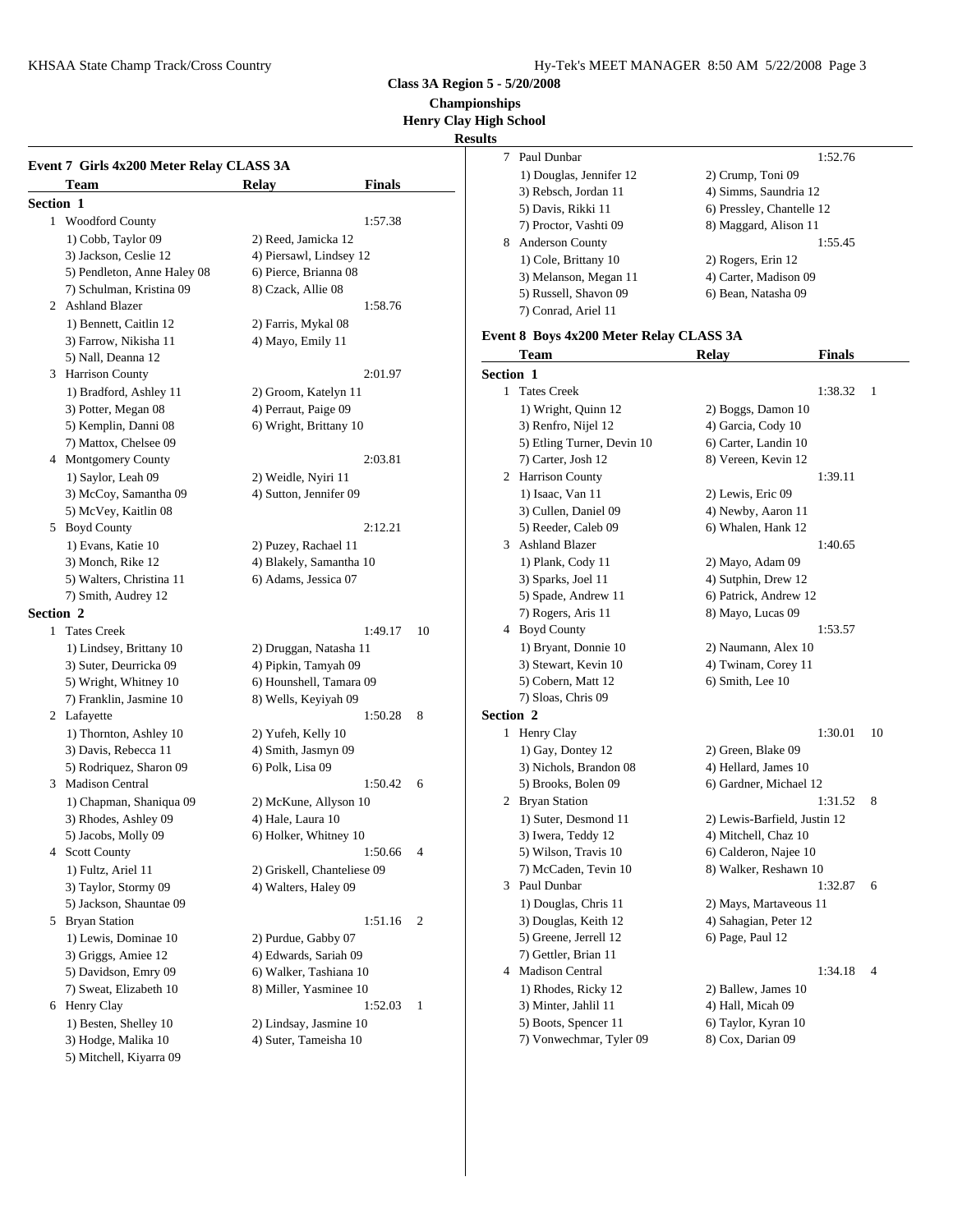**Class 3A Region 5 - 5/20/2008**

**Championships**

**Henry Clay High School**

#### **Results**

|       |                                                     |                          |                           | ncoulto   |                       |
|-------|-----------------------------------------------------|--------------------------|---------------------------|-----------|-----------------------|
|       | Section 2 (Event 8 Boys 4x200 Meter Relay CLASS 3A) |                          |                           | 11        | Raglin, Mi            |
|       | Team                                                | Relay                    | <b>Finals</b>             |           | 12 Nolan, Rol         |
| 5.    | <b>Scott County</b>                                 |                          | $\overline{2}$<br>1:36.94 | Section 2 |                       |
|       | 1) Allen, Isaac 09                                  | 2) Lawson, Brandon 12    |                           |           | Kuntz, Cul            |
|       | 3) Travis, Logan 12                                 | 4) Mudrak, Aaron 10      |                           |           | 2 Puckett, R          |
|       | 5) Sears, Blake 10                                  | 6) Asbury, RJ 09         |                           |           | 3 Marcum, E           |
|       | 7) Griskell, Alex 10                                | 8) Sandoval, Anthony 11  |                           |           | 4 Lester, Jac         |
| 6     | Anderson County                                     |                          | 1:39.55                   | 5.        | Abner, Ad             |
|       | 1) Calvert, Matthew 12                              | 2) Brooks, Rashad 10     |                           | 6         | Troutman,             |
|       | 3) Monarch, Drew 11                                 | 4) Cunningham, Marcus 11 |                           |           | 7 Logan, Ty           |
|       | 5) Joseph, Ben 11                                   | 6) Misheff, Chris 09     |                           | 8         | Nickell, Sa           |
|       | 7) Dixon, Cody 11                                   | 8) Davenport, Devin 12   |                           | 9         | Shah, Sam             |
| $---$ | <b>Woodford County</b>                              |                          | DQ                        |           | 10 Lobo, Mic          |
|       | 1) Cobb, Daren 12                                   | 2) Hughes, Mark 12       |                           | 11        | Weaver, Ju            |
|       | 3) Reynolds, Carson 10                              | 4) Roberts, Ben 11       |                           |           |                       |
|       | 5) Marshall, John 10                                | 6) Elder, Derrick 09     |                           |           | <b>Event 11 Girls</b> |
|       | 7) Swartz, Chris 09                                 | 8) Wilhoit, Thomas 11    |                           |           | <b>Team</b>           |
|       |                                                     |                          |                           |           |                       |

#### **Event 9 Girls 1600 Meter Run CLASS 3A**

|                  | <b>Name</b>       | Yr | School                 | <b>Finals</b> |                | 1                           | Ander            |
|------------------|-------------------|----|------------------------|---------------|----------------|-----------------------------|------------------|
| <b>Section 1</b> |                   |    |                        |               |                |                             | $1)$ Co          |
| 1                | Kruse, Alyssa     | 09 | <b>Tates Creek</b>     | 6:07.17       |                |                             | $3)$ Co          |
| 2                | McDaniel, Karah   | 10 | <b>Woodford County</b> | 6:15.90       |                |                             | 5) Ru            |
| 3                | Stevens, Chrissy  | 10 | <b>Madison Central</b> | 6:16.03       |                | $\mathcal{D}_{\mathcal{L}}$ | $7)$ Co<br>Ashla |
| 4                | Troxler, Savannah |    | 08 Bryan Station       | 6:21.46       |                |                             | $1)$ Be          |
| 5                | Bell, Jacqueline  | 09 | Henry Clay             | 6:32.71       |                |                             | $3)$ Far         |
| 6                | Drury, Courtney   | 09 | Anderson County        | 6:43.72       |                |                             | 5) Na            |
| 7                | Heupel, Katie     |    | 12 Boyd County         | 7:25.93       |                | $\mathcal{F}$               | Boyd             |
| 8                | Ward, Katie       | 12 | <b>Boyd County</b>     | 8:32.11       |                |                             | $1)$ Bla         |
| <b>Section 2</b> |                   |    |                        |               |                |                             | $3)$ Di          |
| 1                | Bostrom, Anna     | 10 | <b>Woodford County</b> | 5:20.23       | 10             |                             | 5) Ad            |
| 2                | Klein, Megan      | 09 | Paul Dunbar            | 5:29.87       | 8              |                             | 7) Pu:           |
| 3                | Wirzba, Emily     | 11 | <b>Scott County</b>    | 5:33.46       | 6              | 4                           | Harris           |
| 4                | Hancock, Amanda   | 09 | Paul Dunbar            | 5:38.96       | $\overline{4}$ |                             | $1)$ Br          |
| 5                | Conrad, Ally      | 08 | <b>Scott County</b>    | 5:42.59       | $\overline{2}$ |                             | $3)$ Ho          |
| 6                | Adams, Amy        | 11 | <b>Ashland Blazer</b>  | 5:57.68       | 1              |                             | $5)$ Pot         |
| 7                | Stichnot, Madalyn | 10 | <b>Tates Creek</b>     | 5:58.27       |                |                             | 7) Wr            |
| 8                | Evans, Kate       | 09 | <b>Clark County</b>    | 6:04.97       |                | 5                           | <b>Mont</b>      |
| 9                | Moninger, Kristin | 12 | Anderson County        | 6:12.74       |                |                             | 1) Sa            |
| 10               | Farmer, Annette   | 09 | Henry Clay             | 6:13.03       |                |                             | $3)$ Sut         |
| 11               | Slone, Allie      | 07 | <b>Ashland Blazer</b>  | 6:13.11       |                | $\sim$                      | 5) Mc            |

#### **Event 10 Boys 1600 Meter Run CLASS 3A**

|                  | Name              |    | Yr School              | <b>Finals</b> |  |
|------------------|-------------------|----|------------------------|---------------|--|
| <b>Section 1</b> |                   |    |                        |               |  |
|                  | 1 Covey, Justin   |    | 09 Montgomery Co.      | 5:11.55       |  |
|                  | 2 Mueller, Evan   |    | 10 Bryan Station       | 5:12.73       |  |
| 3                | Stephens, Jared   | 09 | <b>Anderson County</b> | 5:13.38       |  |
| 4                | May, Michael      |    | 11 Harrison County     | 5:20.73       |  |
| 5.               | Burchett, Ben     |    | 11 Henry Clay          | 5:22.79       |  |
|                  | 6 Reihmer, Samuel |    | 10 Scott County        | 5:23.13       |  |
|                  | 7 Ramey, Kyle     |    | 12 Ashland Blazer      | 5:32.77       |  |
| 8                | Tatman, Alex      |    | 12 Ashland Blazer      | 5:33.42       |  |
| 9                | Gapp, Amos        |    | 10 Clark County        | 5:53.06       |  |
| 10               | Sullivan, TK      | 11 | <b>Boyd County</b>     | 5:57.42       |  |

| .         |                    |     |                        |         |                |
|-----------|--------------------|-----|------------------------|---------|----------------|
|           | 11 Raglin, Michael |     | 12 Scott County        | 6:01.38 |                |
|           | 12 Nolan, Robbie   |     | 10 Boyd County         | 6:36.56 |                |
| Section 2 |                    |     |                        |         |                |
|           | Kuntz, Cullen      |     | 12 Woodford County     | 4:38.77 | 10             |
|           | 2 Puckett, Ryan    |     | 11 Harrison County     | 4:44.75 | 8              |
|           | 3 Marcum, Bill     |     | 12 Madison Central     | 4:52.51 | 6              |
| 4         | Lester, Jackson    |     | 12 Henry Clay          | 4:53.40 | 4              |
| 5.        | Abner, Adrian      | 09. | <b>Anderson County</b> | 4:58.81 | $\overline{c}$ |
| 6.        | Troutman, Noah     | 11. | Paul Dunbar            | 4:59.28 | 1              |
|           | Logan, Tyler       | 10  | Madison Central        | 5:00.47 |                |
| 8         | Nickell, Sam       |     | 11 Bryan Station       | 5:03.34 |                |
| 9         | Shah, Sam          | 11  | Paul Dunbar            | 5:06.64 |                |
| 10        | Lobo, Michael      | 11  | Lafayette              | 5:15.66 |                |
| 11        | Weaver, Jud        | 09  | Lafayette              | 5:41.88 |                |

# **Event 11 Girls 4x100 Meter Relay CLASS 3A**

|                  | <b>Team</b>             | <b>Relay</b>              | <b>Finals</b> |    |
|------------------|-------------------------|---------------------------|---------------|----|
| <b>Section 1</b> |                         |                           |               |    |
|                  | 1 Anderson County       |                           | 55.96         |    |
|                  | 1) Cole, Brittany 10    | 2) Melanson, Megan 11     |               |    |
|                  | 3) Conrad, Ariel 11     | 4) Rogers, Erin 12        |               |    |
|                  | 5) Russell, Shavon 09   | 6) Bean, Natasha 09       |               |    |
|                  | 7) Corn, Alicia 08      | 8) Shelton, Sabrina 09    |               |    |
|                  | 2 Ashland Blazer        |                           | 56.10         |    |
|                  | 1) Bennett, Caitlin 12  | 2) Farris, Mykal 08       |               |    |
|                  | 3) Farrow, Nikisha 11   | 4) Mayo, Emily 11         |               |    |
|                  | 5) Nall, Deanna 12      |                           |               |    |
|                  | 3 Boyd County           |                           | 56.75         |    |
|                  | 1) Blakely, Samantha 10 | 2) Evans, Katie 10        |               |    |
|                  | 3) Dixon, Jenna 10      | 4) Kenser, Shelby 11      |               |    |
|                  | 5) Adams, Jessica 07    | 6) Monch, Rike 12         |               |    |
|                  | 7) Puzey, Rachael 11    | 8) Walters, Christina 11  |               |    |
|                  | 4 Harrison County       |                           | 57.59         |    |
|                  | 1) Bradford, Ashley 11  | 2) Groom, Katelyn 11      |               |    |
|                  | 3) Holman, Swanice 09   | 4) Perraut, Paige 09      |               |    |
|                  | 5) Potter, Megan 08     | 6) Kemplin, Danni 08      |               |    |
|                  | 7) Wright, Shelby 09    | 8) Mattox, Chelsee 09     |               |    |
|                  | 5 Montgomery County     |                           | 59.76         |    |
|                  | 1) Saylor, Leah 09      | 2) Weidle, Nyiri 11       |               |    |
|                  | 3) Sutton, Jennifer 09  | 4) Litton, Erika 10       |               |    |
|                  | 5) McVey, Kaitlin 08    | 6) McCoy, Samantha 09     |               |    |
| <b>Section 2</b> |                         |                           |               |    |
|                  | 1 Paul Dunbar           |                           | 50.82         | 10 |
|                  | 1) Davis, Rikki 11      | 2) Pressley, Chantelle 12 |               |    |
|                  | 3) Proctor, Vashti 09   | 4) Crump, Toni 09         |               |    |
|                  | 5) Rebsch, Jordan 11    | 6) Simms, Saundria 12     |               |    |
|                  | 7) Clark, Tika 12       | 8) Meador, Sarah 12       |               |    |
|                  | 2 Tates Creek           |                           | 51.26         | 8  |
|                  | 1) Franklin, Jasmine 10 | 2) Wells, Keyiyah 09      |               |    |
|                  | 3) Suter, Deurricka 09  | 4) Pipkin, Tamyah 09      |               |    |
|                  | 5) Lindsey, Brittany 10 | 6) Wright, Whitney 10     |               |    |
|                  | 7) Druggan, Natasha 11  | 8) Jordan, Alyssa 08      |               |    |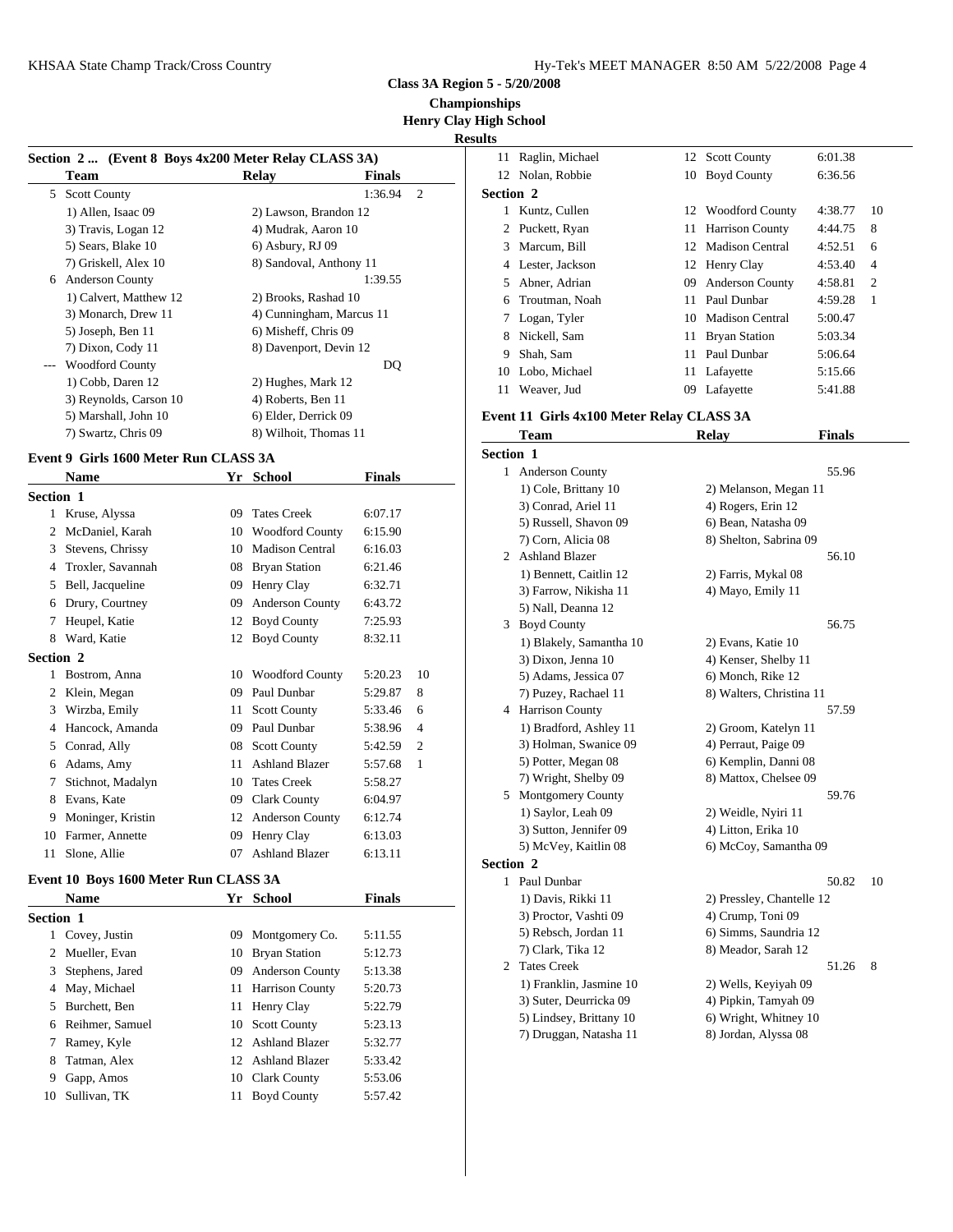KHSAA State Champ Track/Cross Country The Country Hy-Tek's MEET MANAGER 8:50 AM 5/22/2008 Page 5

**Class 3A Region 5 - 5/20/2008**

**Championships**

#### **Henry Clay High School Results**

| Section 2  (Event 11 Girls 4x100 Meter Relay CLASS 3A) |                              |                         |           | 5 Boyd County                |                         | 56.44   |    |
|--------------------------------------------------------|------------------------------|-------------------------|-----------|------------------------------|-------------------------|---------|----|
| Team                                                   | Relay                        | <b>Finals</b>           |           | 1) Bryant, Donnie 10         | 2) Cobern, Matt 12      |         |    |
| 3 Lafayette                                            |                              | 52.79 6                 |           | 3) Naumann, Alex 10          | 4) Stewart, Kevin 10    |         |    |
| 1) Thornton, Ashley 10                                 | 2) Yufeh, Kelly 10           |                         |           | 5) Sloas, Chris 09           | 6) Smith, Lee 10        |         |    |
| 3) Davis, Rebecca 11                                   | 4) Smith, Jasmyn 09          |                         |           | 7) Twinam, Corey 11          |                         |         |    |
| 5) Polk, Lisa 09                                       | 6) Oyuela-Bonzani, Isabel 09 |                         | Section 2 |                              |                         |         |    |
| 7) Rodriquez, Sharon 09                                |                              |                         |           | 1 Bryan Station              |                         | 43.97   | 10 |
| 4 Madison Central                                      |                              | 53.12 4                 |           | 1) Iwera, Teddy 12           | 2) Mitchell, Chaz 10    |         |    |
| 1) Chapman, Shaniqua 09                                | 2) McKune, Allyson 10        |                         |           | 3) Lewis-Barfield, Justin 12 | 4) Suter, Desmond 11    |         |    |
| 3) Rhodes, Ashley 09                                   | 4) Hale, Laura 10            |                         |           | 5) Wilson, Travis 10         | 6) Smith, Paul 11       |         |    |
| 5) Jacobs, Molly 09                                    |                              |                         |           | 7) Walker, Reshawn 10        |                         |         |    |
| 5 Bryan Station                                        |                              | 53.17 2                 |           | 2 Paul Dunbar                |                         | 44.30 8 |    |
| 1) Purdue, Gabby 07                                    | 2) Davidson, Emry 09         |                         |           | 1) Mays, Martaveous 11       | 2) Douglas, Keith 12    |         |    |
| 3) Griggs, Amiee 12                                    | 4) Edwards, Sariah 09        |                         |           | 3) Sahagian, Peter 12        | 4) Douglas, Chris 11    |         |    |
| 5) Lewis, Dominae 10                                   | 6) Miller, Yasminee 10       |                         |           | 5) Greene, Jerrell 12        | 6) Ramesh, Logash 10    |         |    |
| 7) Sweat, Elizabeth 10                                 | 8) Walker, Tashiana 10       |                         |           | 7) Page, Paul 12             | 8) Gettler, Brian 11    |         |    |
| 6 Scott County                                         |                              | 53.25<br>$\blacksquare$ |           | 3 Henry Clay                 |                         | 44.88 6 |    |
| 1) Griskell, Chanteliese 09                            | 2) McKee, Breonna 10         |                         |           | 1) Gardner, Michael 12       | 2) Hellard, James 10    |         |    |
| 3) Taylor, Stormy 09                                   | 4) Walters, Haley 09         |                         |           | 3) Nichols, Brandon 08       | 4) Brooks, Bolen 09     |         |    |
| 5) Jackson, Shauntae 09                                |                              |                         |           | 5) Green, Blake 09           | 6) Gay, Dontey 12       |         |    |
| 7 Woodford County                                      |                              | 53.62                   |           | 4 Scott County               |                         | 45.87 4 |    |
| 1) Cobb, Taylor 09                                     | 2) Jackson, Ceslie 12        |                         |           | 1) Lawson, Brandon 12        | 2) Sears, Blake 10      |         |    |
| 3) Piersawl, Lindsey 12                                | 4) Reed, Jamicka 12          |                         |           | 3) Travis, Logan 12          | 4) Halasek, Trent 12    |         |    |
| 5) Pierce, Brianna 08                                  | 6) Pendleton, Anne Haley 08  |                         |           | 5) Griskell, Alex 10         | 6) Sandoval, Anthony 11 |         |    |
| 7) Czack, Allie 08                                     | 8) English, Courtney 11      |                         |           | 7) Asbury, RJ 09             | 8) Allen, Isaac 09      |         |    |
| 8 George Rogers Clark                                  |                              | 57.57                   |           | 5 Madison Central            |                         | 45.97 2 |    |
| 1) Craycraft, Katie 11                                 | 2) Dotson, Shea 11           |                         |           | 1) Hall, Micah 09            | 2) Ballew, James 10     |         |    |
| 3) Gough, Kristen 12                                   | 4) Henry, Jessica 10         |                         |           | 3) Minter, Jahlil 11         | 4) Boots, Spencer 11    |         |    |
| 5) Lauren, Horton 10                                   |                              |                         |           | 5) Robinson, Zach 11         | 6) Rhodes, Ricky 12     |         |    |

#### **Event 12 Boys 4x100 Meter Relay CLASS 3A**

|                  | <b>Team</b>            | Relay                   | <b>Finals</b>            | $1)$ W                |
|------------------|------------------------|-------------------------|--------------------------|-----------------------|
| <b>Section 1</b> |                        |                         |                          | 3) R                  |
| $\mathbf{1}$     | Anderson County        |                         | 47.00<br>$\overline{1}$  | 5) E                  |
|                  | 1) Calvert, Matthew 12 | 2) Brooks, Rashad 10    |                          | 7) C                  |
|                  | 3) Monarch, Drew 11    |                         | 4) Cunningham, Marcus 11 | Lafa                  |
|                  | 5) Fint, Thomas 11     | 6) Joseph, Ben 11       |                          | $1)$ Ja               |
|                  | 7) Misheff, Chris 09   | 8) Robinson, BJ 11      |                          | 3) L                  |
| 2                | <b>Woodford County</b> |                         | 47.30                    | 5) L                  |
|                  | 1) Marshall, John 10   | 2) Hughes, Mark 12      |                          |                       |
|                  | 3) Cobb, Daren 12      | 4) Reynolds, Carson 10  |                          | Event 13              |
|                  | 5) Roberts, Ben 11     | 6) Elder, Derrick 09    |                          | Nan                   |
|                  | 7) Swartz, Chris 09    | 8) Greathouse, Eddie 10 |                          | Section 2             |
| 3                | Harrison County        |                         | 47.79                    | Krus                  |
|                  | 1) Isaac, Van 11       | 2) Reeder, Caleb 09     |                          | Thu<br>$\mathfrak{D}$ |
|                  | 3) Cullen, Daniel 09   | 4) Newby, Aaron 11      |                          | LaP <sub>0</sub><br>3 |
|                  | 5) Whalen, Hank 12     | 6) Warmouth, Bryant 12  |                          | Lead<br>4             |
| 4                | <b>Ashland Blazer</b>  |                         | 49.11                    | Section 3             |
|                  | 1) Buskey, Ross 12     | 2) Plank, Cody 11       |                          | Con                   |
|                  | 3) Patrick, Andrew 12  | 4) Mayo, Adam 09        |                          | Oyu                   |
|                  | 5) Spade, Andrew 11    | 6) Sutphin, Drew 12     |                          | Wall<br>3             |
|                  | 7) McLeod, Blake 11    | 8) Rogers, Aris 11      |                          | Bear<br>4             |

|              | 7) Page, Paul 12                       |    | 8) Gettler, Brian 11    |               |   |
|--------------|----------------------------------------|----|-------------------------|---------------|---|
|              | 3 Henry Clay                           |    |                         | 44.88         | 6 |
|              | 1) Gardner, Michael 12                 |    | 2) Hellard, James 10    |               |   |
|              | 3) Nichols, Brandon 08                 |    | 4) Brooks, Bolen 09     |               |   |
|              | 5) Green, Blake 09                     |    | 6) Gay, Dontey 12       |               |   |
|              | 4 Scott County                         |    |                         | 45.87         | 4 |
|              | 1) Lawson, Brandon 12                  |    | 2) Sears, Blake 10      |               |   |
|              | 3) Travis, Logan 12                    |    | 4) Halasek, Trent 12    |               |   |
|              | 5) Griskell, Alex 10                   |    | 6) Sandoval, Anthony 11 |               |   |
|              | 7) Asbury, RJ 09                       |    | 8) Allen, Isaac 09      |               |   |
|              | 5 Madison Central                      |    |                         | 45.97         | 2 |
|              | 1) Hall, Micah 09                      |    | 2) Ballew, James 10     |               |   |
|              | 3) Minter, Jahlil 11                   |    | 4) Boots, Spencer 11    |               |   |
|              | 5) Robinson, Zach 11                   |    | 6) Rhodes, Ricky 12     |               |   |
|              | 7) Cox, Darian 09                      |    |                         |               |   |
| 6            | <b>Tates Creek</b>                     |    |                         | 48.01         |   |
|              | 1) Wright, Quinn 12                    |    | 2) Boggs, Damon 10      |               |   |
|              | 3) Renfro, Nijel 12                    |    | 4) Garcia, Cody 10      |               |   |
|              | 5) Etling Turner, Devin 10             |    | 6) Carter, Landin 10    |               |   |
|              | 7) Carter, Josh 12                     |    | 8) Vereen, Kevin 12     |               |   |
| $---$        | Lafayette                              |    |                         | DQ            |   |
|              | 1) James, Tra'sean 11                  |    | 2) Green, Keenan 11     |               |   |
|              | 3) Lobo, Gersham 12                    |    | 4) Turner, Donte 12     |               |   |
|              | 5) Locke, Vance 12                     |    | 6) Zaimovic, Adi 12     |               |   |
|              | Event 13 Girls 400 Meter Dash CLASS 3A |    |                         |               |   |
|              | <b>Name</b>                            |    | Yr School               | <b>Finals</b> |   |
|              | <b>Section 2</b>                       |    |                         |               |   |
| $\mathbf{1}$ | Kruse, Alyssa                          | 09 | <b>Tates Creek</b>      | 1:10.87       |   |
| 2            | Thurman, Sydney                        | 09 | Madison Central         | 1:14.79       |   |
|              | 3 LaPelle, Lauren                      | 08 | Montgomery Co.          | 1:16.96       |   |
|              | 4 Leadingham, Lyndsey                  |    | 12 Clark County         | 1:27.36       |   |
|              | <b>Section 3</b>                       |    |                         |               |   |
|              | Conrad, Ariel                          | 11 | Anderson County         | 1:06.64       | 1 |
| 1            |                                        |    |                         |               |   |
| 2            | Oyuela-Bonzani, Isabel                 | 09 | Lafayette               | 1:07.59       |   |
| 3            | Walker, Tashiana                       | 10 | <b>Bryan Station</b>    | 1:07.93       |   |

## 4 Bean, Natasha 09 Anderson County 1:07.97

- 5 Jacobs, Molly 09 Madison Central 1:08.12 6 Bradford, Ashley 11 Harrison County 1:11.32
	-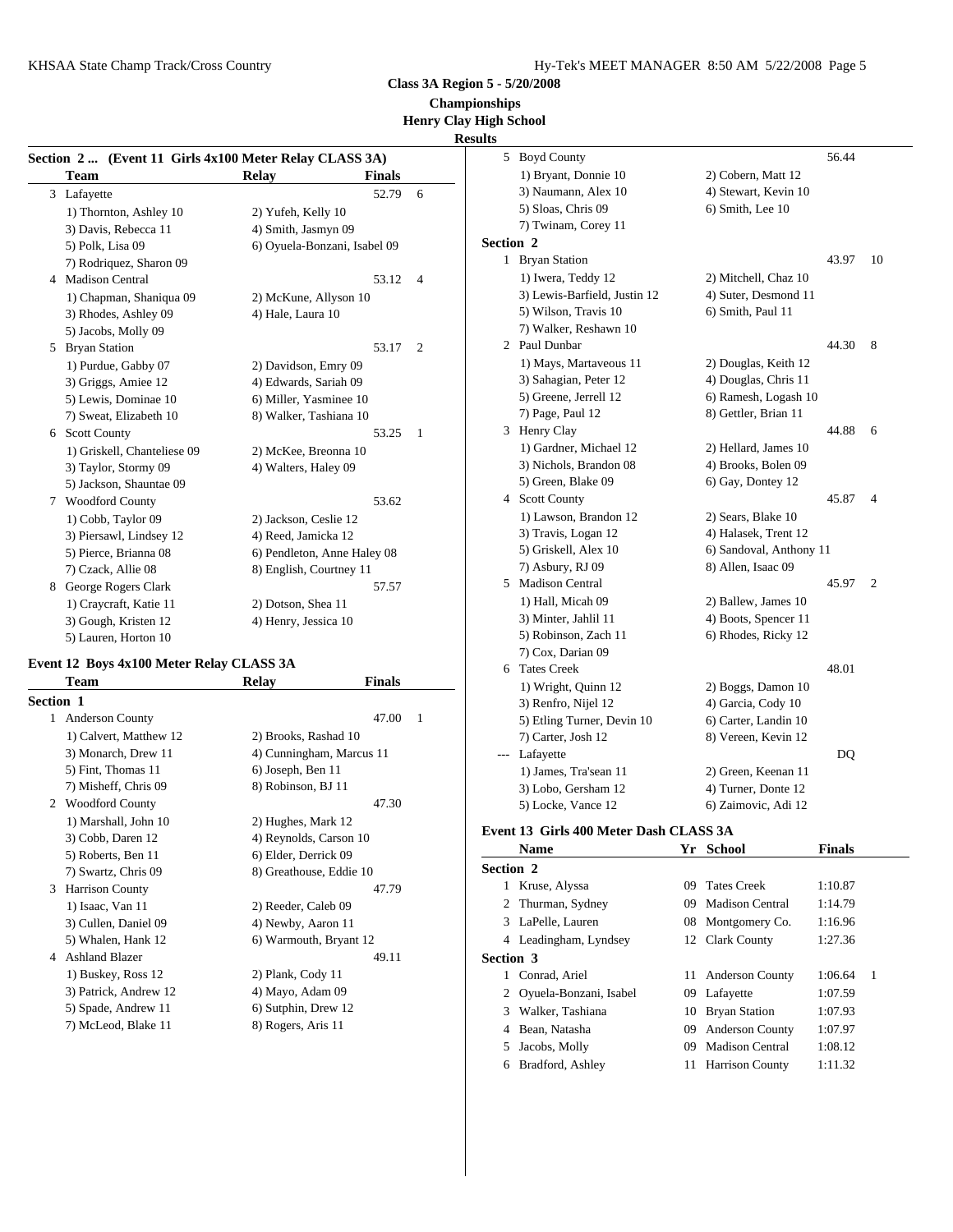| Hy-Tek's MEET MANAGER 8:50 AM 5/22/2008 Page 6 |  |  |  |
|------------------------------------------------|--|--|--|
|------------------------------------------------|--|--|--|

**Class 3A Region 5 - 5/20/2008**

**Championships**

**Henry Clay High School**

## **Result**

|                  | Section 3 (Event 13 Girls 400 Meter Dash CLASS 3A) |                    |               |                |                  | 2 Fultz,      |
|------------------|----------------------------------------------------|--------------------|---------------|----------------|------------------|---------------|
|                  | <b>Name</b>                                        | Yr School          | <b>Finals</b> |                |                  | 3 Dixor       |
|                  | 7 Polk, Lisa                                       | 09 Lafayette       | 1:11.83       |                |                  | 4 Schul       |
|                  | 8 Bolcas, Paige                                    | 11 Woodford County | 1:12.03       |                |                  | 5 Jenki       |
| <b>Section 4</b> |                                                    |                    |               |                |                  | 6 Sprag       |
|                  | 1 Druggan, Natasha                                 | 11 Tates Creek     | 1:01.90       | 10             | Event 16 B       |               |
|                  | 2 Besten, Shelley                                  | 10 Henry Clay      | 1:02.93       | 8              |                  | <b>Nam</b>    |
|                  | 3 Wynn, Tiara                                      | 10 Scott County    | 1:04.20       | 6              |                  |               |
|                  | 4 Suter, Tameisha                                  | 10 Henry Clay      | 1:04.70       | $\overline{4}$ | <b>Section 1</b> | Collir        |
|                  | 5 Brinkley, Grace                                  | 09 Scott County    | 1:04.83       | $\overline{2}$ |                  | 2 Naum        |
|                  | 6 Maggard, Alison                                  | 11 Paul Dunbar     | 1:06.85       |                |                  | 3 Soper       |
|                  | 7 Lewis, Dominae                                   | 10 Bryan Station   | 1:06.92       |                | Section 2        |               |
| 8                | Douglas, Jennifer                                  | 12 Paul Dunbar     | 1:07.79       |                |                  | $1 \quad D_2$ |

#### **Event 14 Boys 400 Meter Dash CLASS 3A**

|                  | <b>Name</b>          | Yr | <b>School</b>          | <b>Finals</b> |                | 3          | Murp                  |
|------------------|----------------------|----|------------------------|---------------|----------------|------------|-----------------------|
| <b>Section 2</b> |                      |    |                        |               |                | 4          | Fint.                 |
| 1                | Evans, Tommy         | 12 | <b>Clark County</b>    | 56.38         |                |            | Hanna                 |
| 2                | Mayhew, CD           | 12 | <b>Boyd County</b>     | 57.42         |                | 6          | Fisch                 |
| 3                | Etling Turner, Devin | 10 | <b>Tates Creek</b>     | 57.89         |                |            | Mcca                  |
| 4                | Preston, Andrew      | 07 | Montgomery Co.         | 58.20         |                | Section 3  |                       |
| 5                | Greathouse, Eddie    | 10 | <b>Woodford County</b> | 58.45         |                | 1          | Rober                 |
| 6                | Sexton, Phillip      | 11 | Harrison County        | 58.74         |                |            | Arnet                 |
| <b>Section 3</b> |                      |    |                        |               |                | 3          | Warn                  |
|                  | Hall, Micah          | 09 | <b>Madison Central</b> | 52.49         | 1              | 4          | Tame                  |
| 2                | Ford, Zack           | 12 | <b>Scott County</b>    | 52.73         |                | 5          | Wilso                 |
| 3                | Norris, Donovan      | 09 | <b>Scott County</b>    | 53.60         |                | 6          | Meek                  |
| 4                | Sutphin, Drew        | 12 | <b>Ashland Blazer</b>  | 55.25         |                |            | Norri:                |
| 5                | Rosenberg, Kyle      | 11 | Paul Dunbar            | 56.31         |                |            | Livin                 |
| 6                | Saifullah, Muhammad  | 11 | <b>Bryan Station</b>   | 56.49         |                | Event 17 G |                       |
| <b>Section 4</b> |                      |    |                        |               |                |            |                       |
| 1                | Nichols, Brandon     |    | 08 Henry Clay          | 49.68         | 10             |            | <b>Nam</b>            |
| 2                | Davenport, Devin     | 12 | Anderson County        | 50.59         | 8              | Section 1  |                       |
| 3                | Green, Blake         | 09 | Henry Clay             | 50.59         | 6              |            | Perki                 |
| 4                | Zaimovic, Adi        | 12 | Lafayette              | 51.07         | $\overline{4}$ | 2          | Farme                 |
| 5                | Carter, Josh         | 12 | <b>Tates Creek</b>     | 51.38         | $\overline{2}$ | 3          | Gusta                 |
| 6                | Fitzpatrick, Jack    | 11 | Paul Dunbar            | 52.53         |                | 4          | <b>Steve</b>          |
| 7                | Dixon, Cody          | 11 | Anderson County        | 53.01         |                |            | Bell,                 |
| $---$            | Calderon, Najee      |    | 10 Bryan Station       | <b>DNF</b>    |                |            | Burch<br>$\mathbf{r}$ |

#### **Event 15 Girls 300 Meter Hurdles CLASS 3A**

|                  | <b>Name</b>          |    | Yr School              | <b>Finals</b> |                | Section 2 |          |
|------------------|----------------------|----|------------------------|---------------|----------------|-----------|----------|
| <b>Section 1</b> |                      |    |                        |               |                |           | Davis    |
|                  | 1 Massey, Ashley     |    | 11 Tates Creek         | 59.74         |                |           | 2 Good   |
|                  | 2 Searcy, Kristin    |    | 09 Paul Dunbar         | 1:02.58       |                |           | 3 Klein  |
| Section 2        |                      |    |                        |               |                |           | 4 Carter |
|                  | Clark, Tika          |    | 12 Paul Dunbar         | 54.90         | $\overline{2}$ |           | 5 Wirzł  |
|                  | 2 Shelton, Sabrina   |    | 09 Anderson County     | 55.42         | - 1            |           | 6 Corne  |
|                  | 3 Pemberton, Linda   |    | 10 Ashland Blazer      | 57.54         |                | 7         | Lema     |
|                  | 4 Hounshell, Tamara  |    | 09 Tates Creek         | 58.64         |                | 8         | Boyce    |
|                  | 5 Petersen, Danielle | 09 | Lafayette              | 59.87         |                | 9         | Rolan    |
| 6                | Thomas, Callie       | 11 | <b>Woodford County</b> | 1:02.74       |                | 10        | Troxl    |
| <b>Section 3</b> |                      |    |                        |               |                | 11        | Matti    |
|                  | Williams, Nealy      |    | 10 Bryan Station       | 47.10         | 10             |           |          |
|                  |                      |    |                        |               |                |           |          |

| lts |                                          |    |                        |               |                |
|-----|------------------------------------------|----|------------------------|---------------|----------------|
|     | 2 Fultz, Ariel                           | 11 | <b>Scott County</b>    | 50.45         | 8              |
| 3   | Dixon, Jenna                             | 10 | <b>Boyd County</b>     | 52.16         | 6              |
|     | Schulman, Kristina<br>4                  |    | 09 Woodford County     | 53.16         | $\overline{4}$ |
| 5   | Jenkins, Jill                            | 11 | <b>Scott County</b>    | 55.80         |                |
| 6   | Sprague, Evie                            | 11 | Anderson County        | 56.82         |                |
|     | Event 16 Boys 300 Meter Hurdles CLASS 3A |    |                        |               |                |
|     | <b>Name</b>                              |    | Yr School              | <b>Finals</b> |                |
|     | <b>Section 1</b>                         |    |                        |               |                |
|     | 1 Collins, Andrew                        | 11 | <b>Clark County</b>    | 49.42         |                |
|     | Naumann, Alex<br>2                       | 10 | <b>Boyd County</b>     | 51.88         |                |
|     | Soper, James<br>3                        | 09 | Montgomery Co.         | 52.12         |                |
|     | <b>Section 2</b>                         |    |                        |               |                |
|     | Robinson, Zach<br>1.                     | 11 | <b>Madison Central</b> | 46.03         |                |
| 2   | Miller, Tim                              | 09 | <b>Scott County</b>    | 47.05         |                |
| 3   | Murphy, Tyler                            | 10 | Montgomery Co.         | 48.03         |                |
| 4   | Fint, Thomas                             | 11 | Anderson County        | 48.11         |                |
| 5   | Hanna, Josiah                            | 11 | Paul Dunbar            | 49.58         |                |
| 6   | Fischer, Adam                            | 12 | <b>Harrison County</b> | 49.74         |                |
|     | Mccan, Jackson<br>7                      | 10 | Lafayette              | 50.52         |                |
|     | <b>Section 3</b>                         |    |                        |               |                |
|     | Roberts, Ben<br>1.                       | 11 | <b>Woodford County</b> | 41.49         | 10             |
|     | Arnett, Josh<br>2                        | 09 | <b>Bryan Station</b>   | 42.82         | 8              |
|     | 3 Warmouth, Bryant                       | 12 | Harrison County        | 43.18         | 6              |
| 4   | Tameike, Norihide                        | 11 | Henry Clay             | 43.23         | $\overline{4}$ |
| 5.  | Wilson, Austin                           | 12 | Henry Clay             | 44.09         | $\mathfrak{2}$ |
| 6   | Meek, Logan                              | 12 | Paul Dunbar            | 44.11         | 1              |
| 7   | Norris, Dominique                        | 09 | <b>Scott County</b>    | 44.52         |                |
| --- | Livingston, George                       | 10 | <b>Bryan Station</b>   | <b>DQ</b>     |                |
|     | Event 17 Girls 800 Meter Run CLASS 3A    |    |                        |               |                |
|     |                                          |    |                        |               |                |

|                  | <b>Name</b>            | Yr | <b>School</b>          | <b>Finals</b> |                |
|------------------|------------------------|----|------------------------|---------------|----------------|
| <b>Section 1</b> |                        |    |                        |               |                |
|                  | Perkins-Mackey, Olivia | 09 | Lafayette              | 2:48.79       |                |
| 2                | Farmer, Annette        | 09 | Henry Clay             | 2:48.81       |                |
| 3                | Gustafson, Katie       | 09 | <b>Anderson County</b> | 2:51.64       |                |
| 4                | Stevens, Chrissy       | 10 | <b>Madison Central</b> | 2:52.03       |                |
| 5                | Bell, Jacqueline       | 09 | Henry Clay             | 2:56.37       |                |
| 6                | Burchett, Lauryn       | 10 | Lafayette              | 3:03.54       |                |
| 7                | Eaves, Hannah          | 11 | <b>Clark County</b>    | 3:25.49       |                |
| 8                | Dotson, Shana          | 09 | <b>Clark County</b>    | 3:40.92       |                |
| <b>Section 2</b> |                        |    |                        |               |                |
| 1                | Davis, Leslie          | 11 | Paul Dunbar            | 2:22.25       | 10             |
| 2                | Goodin, Betsy          | 11 | <b>Tates Creek</b>     | 2:23.89       | 8              |
| 3                | Klein, Megan           | 09 | Paul Dunbar            | 2:28.22       | 6              |
| 4                | Carter, Madison        | 09 | Anderson County        | 2:29.57       | 4              |
| 5                | Wirzba, Emily          | 11 | <b>Scott County</b>    | 2:31.95       | $\overline{c}$ |
| 6                | Cornett, Hannah        | 09 | <b>Scott County</b>    | 2:32.95       | 1              |
| 7                | Lemay, Catherine       | 09 | <b>Woodford County</b> | 2:38.44       |                |
| 8                | Boyce, Alexis          | 11 | <b>Woodford County</b> | 2:39.99       |                |
| 9                | Roland, Meaghan        | 10 | <b>Tates Creek</b>     | 2:45.92       |                |
| 10               | Troxler, Savannah      | 08 | <b>Bryan Station</b>   | 2:49.29       |                |
| 11               | Mattingly, Kali        | 10 | <b>Boyd County</b>     | 2:50.30       |                |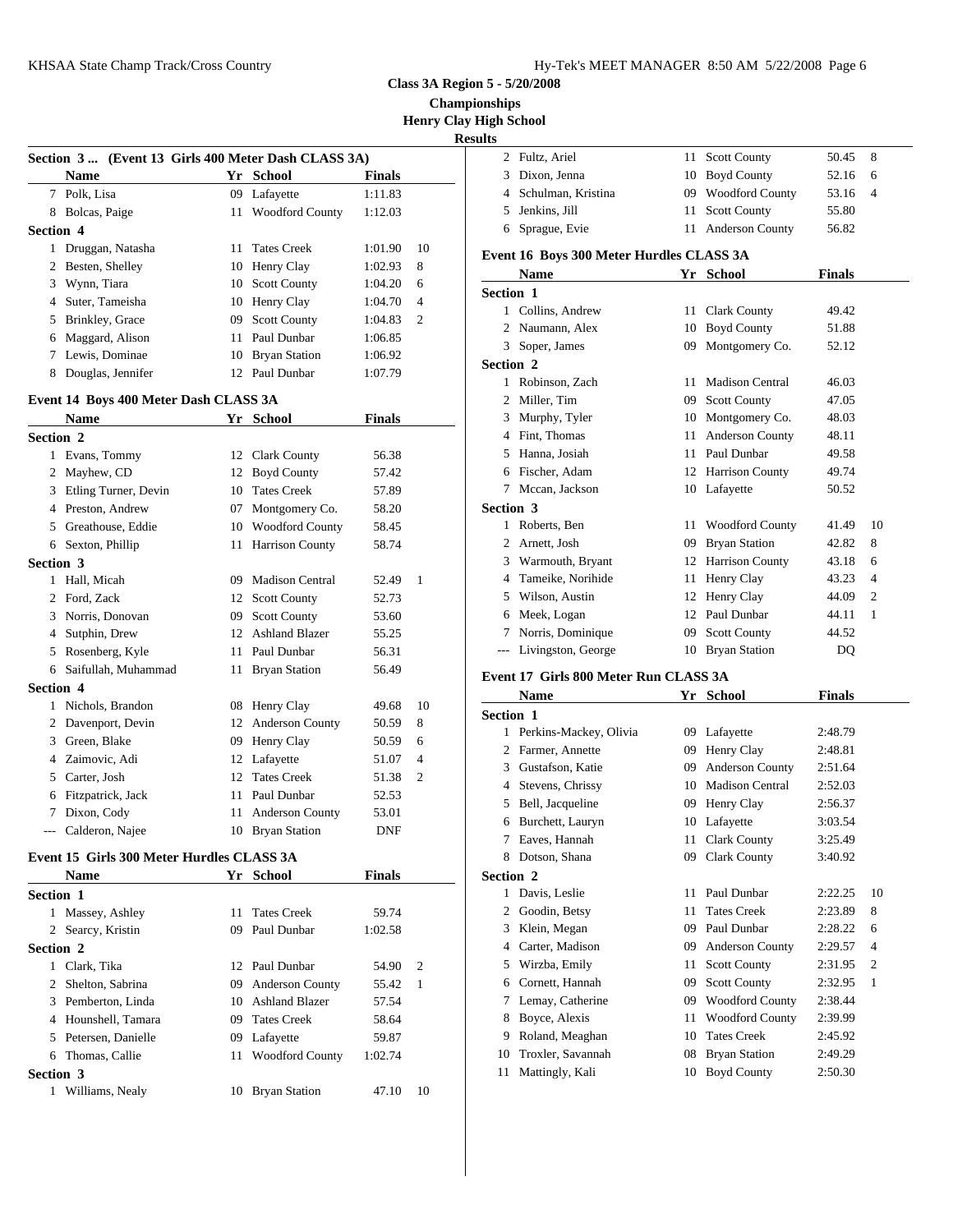KHSAA State Champ Track/Cross Country Hy-Tek's Manager 8:50 AM 5722-2008 Page 7:50 AM 5722-2008 Page 7:50 AM 5722

| Hy-Tek's MEET MANAGER 8:50 AM 5/22/2008 Page 7 |  |  |  |
|------------------------------------------------|--|--|--|
|------------------------------------------------|--|--|--|

**Class 3A Region 5 - 5/20/2008**

**Championships Henry Clay High School**

#### **Results**

|                  | Event 18 Boys 800 Meter Run CLASS 3A |    |                        |               |                |                | Event 20 B   |
|------------------|--------------------------------------|----|------------------------|---------------|----------------|----------------|--------------|
|                  | <b>Name</b>                          |    | Yr School              | <b>Finals</b> |                |                | <b>Nam</b>   |
| <b>Section 1</b> |                                      |    |                        |               |                | Section 2      |              |
| 1                | Carter, Josh                         | 12 | <b>Tates Creek</b>     | 2:10.46       |                | 1              | Grisk        |
| 2                | King, Derek                          | 10 | <b>Bryan Station</b>   | 2:12.54       |                | 2              | McCa         |
| 3                | Schimpler, Mark                      | 12 | Harrison County        | 2:18.09       |                | 3              | Lyons        |
| 4                | Covey, Justin                        | 09 | Montgomery Co.         | 2:20.89       |                | 4              | Spark        |
| 5                | Grubb, Clark                         | 09 | Lafayette              | 2:20.95       |                | 5              | Mayo         |
| 6                | Tatman, Alex                         | 12 | <b>Ashland Blazer</b>  | 2:25.59       |                | 6              | Hardi        |
|                  | McNaughten, Thomas                   | 12 | Anderson County        | 2:26.39       |                | Section 3      |              |
| 8                | Bourja, Ryan                         | 12 | Clark County           | 2:28.41       |                | $\mathbf{1}$   | Mitch        |
| 9                | Sullivan, TK                         | 11 | <b>Boyd County</b>     | 2:33.03       |                | $\overline{c}$ | Green        |
| 10               | Nolan, Robbie                        | 10 | <b>Boyd County</b>     | 2:48.64       |                | 3              | Hugh         |
| Section 2        |                                      |    |                        |               |                | 4              | Carter       |
| 1                | Halasek, Trent                       | 12 | <b>Scott County</b>    | 1:56.31       | 10             |                | <b>Brook</b> |
| 2                | Kelly, Brendan                       | 12 | Henry Clay             | 1:56.71       | 8              | 6              | Calve        |
| 3                | Kuntz, Cullen                        | 12 | <b>Woodford County</b> | 1:57.99       | 6              |                | Travi:       |
| 4                | Horton, Terrell                      | 11 | Henry Clay             | 1:59.68       | $\overline{4}$ | Section 4      |              |
| 5                | Rosenberg, Elliott                   | 11 | Paul Dunbar            | 2:03.39       | $\overline{2}$ | 1              | Maso         |
| 6                | Cole, Michael                        | 12 | Paul Dunbar            | 2:05.44       | 1              | 2              | Suter,       |
| 7                | Puckett, Ryan                        | 11 | <b>Harrison County</b> | 2:08.78       |                | 3              | Doug         |
| 8                | Pryor, Cory                          | 11 | <b>Madison Central</b> | 2:13.84       |                | 4              | Rhod         |
| 9                | Marcum, Bill                         | 12 | <b>Madison Central</b> | 2:14.68       |                | 5              | Dixor        |
| 10               | O'Nan, Josh                          | 11 | <b>Woodford County</b> | 2:15.51       |                |                | Conn         |
| 11               | Carbuccia, Richie                    |    | 10 Bryan Station       | 2:17.27       |                |                | Cobb.        |

#### **Event 19 Girls 200 Meter Dash CLASS 3A**

|                  | <b>Name</b>         | Yr | <b>School</b>          | <b>Finals</b> |                |           | Nam           |
|------------------|---------------------|----|------------------------|---------------|----------------|-----------|---------------|
| <b>Section 2</b> |                     |    |                        |               |                | Section 1 |               |
| 1                | Rogers, Erin        | 12 | Anderson County        | 30.10         |                | 1         | <b>Bostro</b> |
| 2                | Dotson, Shea        | 11 | <b>Clark County</b>    | 31.25         |                | 2         | Hance         |
| 3                | Sutton, Jennifer    | 09 | Montgomery Co.         | 32.55         |                | 3         | Atkin         |
| 4                | Perraut, Paige      | 09 | Harrison County        | 32.75         |                | 4         | Stichi        |
| 5                | Weidle, Nyiri       | 11 | Montgomery Co.         | 32.81         |                | 5         | Stichn        |
| 6                | Mattox, Chelsee     | 09 | <b>Harrison County</b> | 32.99         |                | 6         | Hurd,         |
| 7                | Puzey, Rachael      | 11 | <b>Boyd County</b>     | 35.40         |                | 7         | Conra         |
| <b>Section 3</b> |                     |    |                        |               |                |           | Moni          |
| 1                | Pierce, Brianna     | 08 | <b>Woodford County</b> | 27.35         | 8              | 9         | Lutz,         |
| 2                | Suter, Tameisha     | 10 | Henry Clay             | 27.82         | 1              | 10        | Kloha         |
| 3                | Cobb, Taylor        | 09 | <b>Woodford County</b> | 28.09         |                | 11        | Coucl         |
| 4                | Walters, Haley      | 09 | <b>Scott County</b>    | 28.36         |                | 12        | Porter        |
| 5                | Taylor, Stormy      | 09 | <b>Scott County</b>    | 29.75         |                |           | Event 22 B    |
| <b>Section 4</b> |                     |    |                        |               |                |           |               |
| 1                | Druggan, Natasha    | 11 | <b>Tates Creek</b>     | 27.17         | 10             |           | <b>Nam</b>    |
| 2                | Carter, Madison     | 09 | Anderson County        | 27.50         | 6              | Section 1 |               |
| 3                | Suter, Deurricka    | 09 | <b>Tates Creek</b>     | 27.51         | $\overline{4}$ | 1         | Wahl.         |
| 4                | Pressley, Chantelle | 12 | Paul Dunbar            | 27.77         | $\overline{2}$ | 2         | Griesl        |
| 5                | Yufeh, Kelly        | 10 | Lafayette              | 27.98         |                | 3         | Riche         |
| 6                | Thornton, Ashley    |    | 10 Lafayette           | 28.10         |                | 4         | Kuntz         |
| 7                | Edwards, Sariah     | 09 | <b>Bryan Station</b>   | 28.91         |                | 5         | Lacke         |
|                  |                     |    |                        |               |                | 6         | Lester        |

|                  | Event 20 Boys 200 Meter Dash CLASS 3A<br><b>Name</b> |    | Yr School              | <b>Finals</b> |                |
|------------------|------------------------------------------------------|----|------------------------|---------------|----------------|
| Section 2        |                                                      |    |                        |               |                |
| 1                | Griskell, Alex                                       | 10 | <b>Scott County</b>    | 25.07         |                |
|                  |                                                      |    |                        |               |                |
| 2                | McCane, Derek                                        | 11 | Montgomery Co.         | 26.16         |                |
| 3                | Lyons, Aaron                                         | 11 | Harrison County        | 26.16         |                |
| 4                | Sparks, Joel                                         | 11 | <b>Ashland Blazer</b>  | 26.53         |                |
| 5                | Mayo, Lucas                                          | 09 | <b>Ashland Blazer</b>  | 28.27         |                |
| 6                | Hardin, Tyler                                        | 10 | <b>Harrison County</b> | 28.79         |                |
| Section 3        |                                                      |    |                        |               |                |
| 1                | Mitchell, Chaz                                       | 10 | <b>Bryan Station</b>   | 23.42         | $\overline{2}$ |
| 2                | Green, Blake                                         | 09 | Henry Clay             | 23.49         |                |
| 3                | Hughes, Mark                                         | 12 | <b>Woodford County</b> | 24.03         |                |
| 4                | Carter, Josh                                         | 12 | <b>Tates Creek</b>     | 24.17         |                |
| 5                | Brooks, Bolen                                        | 09 | Henry Clay             | 24.30         |                |
| 6                | Calvert, Matthew                                     | 12 | Anderson County        | 24.69         |                |
| $---$            | Travis, Logan                                        | 12 | <b>Scott County</b>    | DQ            |                |
| <b>Section 4</b> |                                                      |    |                        |               |                |
|                  | Mason, Ben                                           | 11 | Lafayette              | 22.46         | 10             |
| 2                | Suter, Desmond                                       | 11 | <b>Bryan Station</b>   | 22.49         | 8              |
| 3                | Douglas, Chris                                       | 11 | Paul Dunbar            | 23.06         | 6              |
| 4                | Rhodes, Ricky                                        | 12 | <b>Madison Central</b> | 23.11         | 4              |
| 5                | Dixon, Cody                                          | 11 | <b>Anderson County</b> | 23.43         | 1              |
|                  | Conner, Travis                                       | 12 | <b>Clark County</b>    | 23.65         |                |
| ---              | Cobb, Daren                                          | 12 | <b>Woodford County</b> | 23.61         |                |

# **Event 21 Girls 3200 Meter Run CLASS 3A**

|           | <b>Name</b>       | Yr | <b>School</b>          | <b>Finals</b> |                |
|-----------|-------------------|----|------------------------|---------------|----------------|
| Section 1 |                   |    |                        |               |                |
|           | Bostrom, Anna     | 10 | <b>Woodford County</b> | 11:43.69      | 10             |
| 2         | Hancock, Amanda   | 09 | Paul Dunbar            | 11:58.38      | 8              |
| 3         | Atkins, Sarah     | 10 | Henry Clay             | 12:08.17      | 6              |
| 4         | Stichnot, Madalyn | 10 | <b>Tates Creek</b>     | 12:20.36      | $\overline{4}$ |
| 5.        | Stichnot, Bridget |    | 12 Tates Creek         | 12:28.20      | 2              |
| 6         | Hurd, Melissa     |    | 11 Paul Dunbar         | 12:32.10      | 1              |
| 7         | Conrad, Ally      |    | 08 Scott County        | 12:56.14      |                |
| 8         | Moninger, Kristin |    | 12 Anderson County     | 13:44.95      |                |
| 9         | Lutz, Margaret    |    | 11 Henry Clay          | 14:51.61      |                |
| 10        | Kloha, Ruth       | 12 | <b>Ashland Blazer</b>  | 15:11.52      |                |
| 11        | Couch, Brittney   | 09 | <b>Anderson County</b> | 17:19.64      |                |
| 12        | Porter, Amber     | 10 | <b>Boyd County</b>     | 18:28.36      |                |
|           |                   |    |                        |               |                |

#### **Event 22 Boys 3200 Meter Run CLASS 3A**

|                  | <b>Name</b>       |    | Yr School              | <b>Finals</b> |                |
|------------------|-------------------|----|------------------------|---------------|----------------|
| <b>Section 1</b> |                   |    |                        |               |                |
|                  | Wahl, Rob         |    | 10 Paul Dunbar         | 9:55.55       | 10             |
| 2                | Grieshaber, David |    | 12 Woodford County     | 10:03.61      | 8              |
| 3                | Richey, Dan       |    | 11 Henry Clay          | 10:08.15      | 6              |
| 4                | Kuntz, Jacob      | 11 | <b>Woodford County</b> | 10:22.72      | $\overline{4}$ |
|                  | 5 Lackey, Quinn   |    | 10 Paul Dunbar         | 10:28.15      | $\overline{2}$ |
| 6                | Lester, Jackson   |    | 12 Henry Clay          | 11:05.96      | -1             |
|                  | Drummer, Aaron    | 11 | <b>Anderson County</b> | 11:20.42      |                |
| 8                | Logan, Tyler      | 10 | <b>Madison Central</b> | 11:21.83      |                |
| 9                | Polzin, Cody      |    | 12 Tates Creek         | 11:22.41      |                |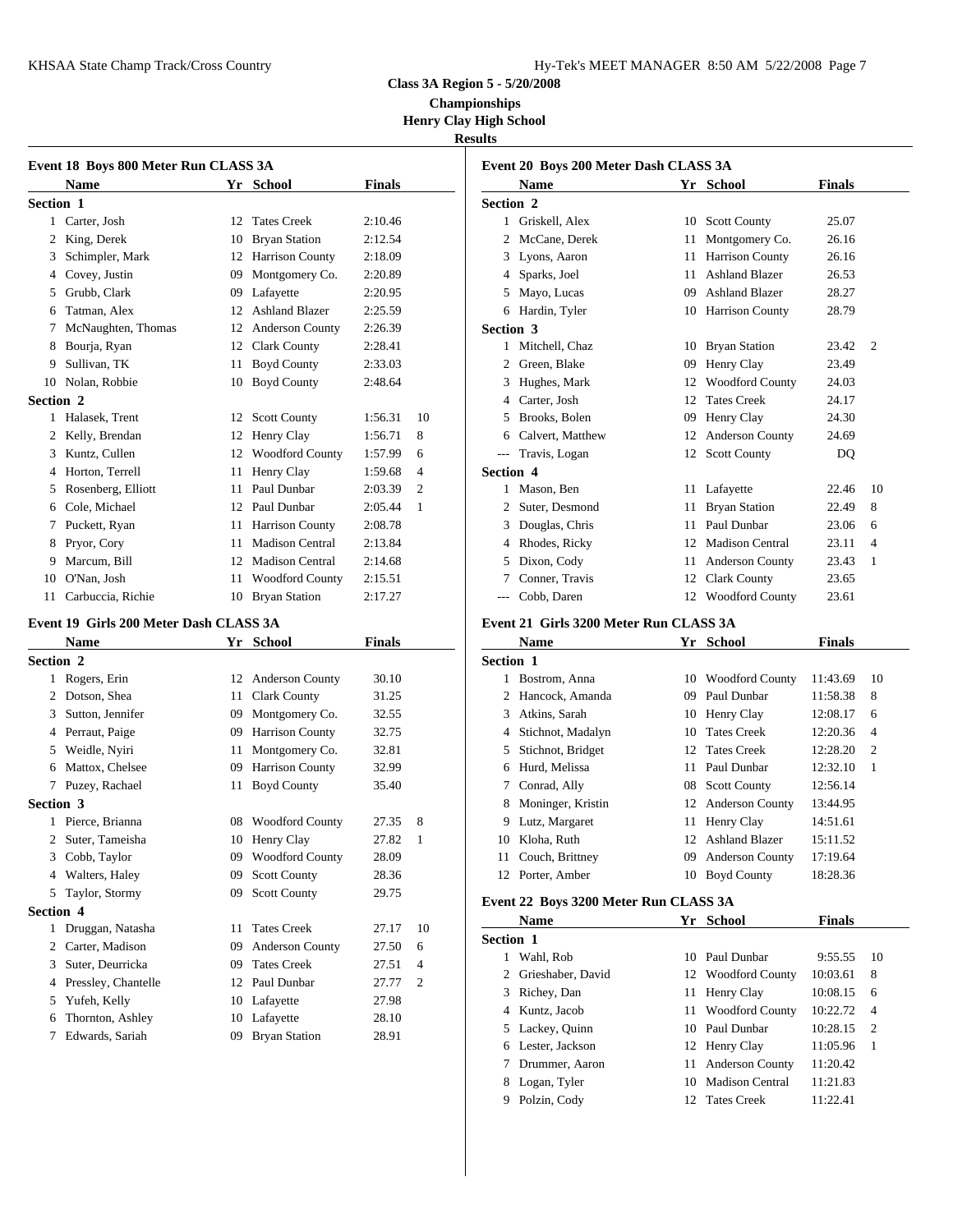|  |  |  | Hy-Tek's MEET MANAGER 8:50 AM 5/22/2008 Page 8 |  |  |  |
|--|--|--|------------------------------------------------|--|--|--|
|--|--|--|------------------------------------------------|--|--|--|

**Class 3A Region 5 - 5/20/2008**

**Championships Henry Clay High School**

**Results**

|     |                                                    |    |                     |               | <b>Kesults</b> |
|-----|----------------------------------------------------|----|---------------------|---------------|----------------|
|     | Section 1  (Event 22 Boys 3200 Meter Run CLASS 3A) |    |                     |               | 5              |
|     | <b>Name</b>                                        |    | Yr School           | <b>Finals</b> |                |
|     | 10 May, Michael                                    |    | 11 Harrison County  | 11:38.76      |                |
| 11. | Bendure, Matt                                      |    | 10 Madison Central  | 11:49.08      |                |
|     | 12 Covey, Justin                                   |    | 09 Montgomery Co.   | 12:22.29      |                |
|     | 13 Ramey, Kyle                                     |    | 12 Ashland Blazer   | 12:23.55      | 6<br>J.        |
|     | 14 Trarter, Wyatt                                  |    | 10 Anderson County  | 12:48.57      |                |
|     | 15 Reihmer, Samuel                                 |    | 10 Scott County     | 12:51.50      |                |
|     | 16 Young, Danny                                    |    | 10 Boyd County      | 14:04.03      |                |
| 17  | Richardson, Joseph                                 | 09 | <b>Scott County</b> | 14:19.23      |                |
| 18  | Donat, Robin                                       |    | 12 Clark County     | 15:07.77      |                |

### **Event 23 Girls 4x400 Meter Relay CLASS 3A**

|           | Team                         | <b>Relay</b><br><b>Finals</b> |                | אט (כ      |
|-----------|------------------------------|-------------------------------|----------------|------------|
| Section 1 |                              |                               |                | 8 Bryan    |
|           | 1 Lafayette                  | 4:37.71                       | $\mathbf{1}$   | $1)$ Wa    |
|           | 1) Oyuela-Bonzani, Isabel 09 | 2) Yufeh, Kelly 10            |                | 3) Tro     |
|           | 3) Davis, Rebecca 11         | 4) Perkins-Mackey, Olivia 09  |                | Event 24 B |
|           | 5) Polk, Lisa 09             | 6) Thornton, Ashley 10        |                | Tean       |
|           | 7) Rodriquez, Sharon 09      | 8) Smith, Jasmyn 09           |                | Section 1  |
|           | 2 Harrison County            | 4:51.39                       |                | 1 Lafay    |
|           | 1) Bradford, Ashley 11       | 2) Thornberry, Rachel 12      |                | $1)$ Lo    |
|           | 3) Groom, Katelyn 11         | 4) Darnell, Catherine 09      |                | $3)$ Lo    |
|           | 5) Perraut, Paige 09         | 6) Mattox, Chelsee 09         |                | $5)$ Gro   |
|           | 7) Carr, Mariah 09           | 8) Carr, Kelsey 09            |                | 7) Ma      |
| 3         | <b>Ashland Blazer</b>        | 4:52.72                       |                | 2 Georg    |
|           | 1) Adams, Amy 11             | 2) Mayo, Emily 11             |                | $1)$ Di:   |
|           | 3) Hilgendorf, Madison 12    | 4) Slone, Allie 07            |                | $3)$ He    |
|           | 5) Bennett, Caitlin 12       | 6) Merritt, Ali 11            |                | 5) Bo      |
|           | 7) Carley, Mariah 08         | 8) Farris, Mykal 08           |                | 7) Do      |
|           | 4 Boyd County                | 5:07.05                       |                | Wood<br>3  |
|           | 1) Heupel, Katie 12          | 2) Kenser, Shelby 11          |                | 1) Elo     |
|           | 3) Monch, Rike 12            | 4) Mattingly, Kali 10         |                | 3) Rio     |
|           | 5) Adams, Jessica 07         | 6) Walters, Christina 11      |                | 5) Ro      |
|           | 7) Posma, Lauren 12          | 8) Smith, Audrey 12           |                | 7) O'I     |
| Section 2 |                              |                               |                | 4 Harris   |
|           | 1 Paul Dunbar                | 4:20.47                       | 10             | $1)$ Ne    |
|           | 1) Pressley, Chantelle 12    | 2) Maggard, Alison 11         |                | $3)$ Le    |
|           | 3) Meador, Sarah 12          | 4) Davis, Leslie 11           |                | 5) Au      |
|           | 5) Simms, Saundria 12        | 6) Douglas, Jennifer 12       |                | 7) Re      |
|           | 7) Bryan, Monica 11          | 8) Klein, Megan 09            |                | 5<br>Boyd  |
|           | 2 Henry Clay                 | 4:21.30                       | 8              | $1)$ Br    |
|           | 1) Besten, Shelley 10        | 2) Lindsay, Jasmine 10        |                | $3)$ Sul   |
|           | 3) Suter, Tameisha 10        | 4) Hodge, Malika 10           |                | 5) Na      |
|           | 5) Mitchell, Kiyarra 09      |                               |                | Section 2  |
|           | 3 Scott County               | 4:22.54                       | 6              | 1 Henry    |
|           | 1) Brinkley, Grace 09        | 2) Fultz, Ariel 11            |                | 1) Ga      |
|           | 3) Walters, Haley 09         | 4) Wynn, Tiara 10             |                | 3) Ke      |
|           | 5) Cornett, Hannah 09        | 6) Griskell, Chanteliese 09   |                | 5) Ho      |
|           | 7) Jackson, Shauntae 09      | 8) Taylor, Stormy 09          |                | 2 Scott    |
| 4         | <b>Woodford County</b>       | 4:23.31                       | $\overline{4}$ | 1) Fo      |
|           | 1) Czack, Allie 08           | 2) Pendleton, Anne Haley 08   |                | 3) No      |
|           | 3) Schulman, Kristina 09     | 4) Pierce, Brianna 08         |                | 5) Sai     |
|           | 5) Burchett, Laura 08        | 6) Lemay, Catherine 09        |                | 7) All     |
|           | 7) McDaniel, Karah 10        | 8) Holt, Katrina 10           |                |            |

| 5. | <b>Tates Creek</b>       | 4:31.47<br>$\mathcal{D}_{\mathcal{L}}$ |
|----|--------------------------|----------------------------------------|
|    | 1) Hounshell, Tamara 09  | 2) Roland, Meaghan 10                  |
|    | 3) Pipkin, Tamyah 09     | 4) Goodin, Betsy 11                    |
|    | 5) Suter, Deurricka 09   | 6) Kruse, Alyssa 09                    |
|    | 7) Druggan, Natasha 11   |                                        |
| 6  | <b>Anderson County</b>   | 4:40.01                                |
|    | 1) Bean, Natasha 09      | 2) Sprague, Evie 11                    |
|    | 3) Shelton, Sabrina 09   | 4) Conrad, Ariel 11                    |
|    | 5) Rogers, Erin 12       | 6) Drury, Courtney 09                  |
|    | 7) Gustafson, Katie 09   |                                        |
| 7  | <b>Madison Central</b>   | 4:40.04                                |
|    | 1) Jacobs, Molly 09      | 2) Hale, Laura 10                      |
|    | 3) Holker, Whitney 10    | 4) Rhodes, Ashley 09                   |
|    | 5) Gwanyanya, Melissa 10 | 6) McKune, Laura 10                    |
| 8  | <b>Bryan Station</b>     | 4:50.82                                |
|    | 1) Walker, Tashiana 10   | 2) Jones, Morgan 10                    |
|    | 3) Troxler, Savannah 08  | 4) Purdue, Gabby 07                    |
|    |                          |                                        |

#### **Event 24 Boys 4x400 Meter Relay CLASS 3A**

| <b>Section 1</b><br>1 Lafayette<br>3:49.91<br>1) Lobo, Michael 11<br>2) Turner, Donte 12<br>3) Lobo, Gersham 12<br>4) Grubb, Clark 09<br>5) Green, Keenan 11<br>6) Zaimovic, Adi 12<br>7) Mason, Ben 11<br>2 George Rogers Clark<br>3:55.22<br>1) Dixon, Clay 08<br>2) Wyatt, Paul 12<br>3) Hendren, Christian 12<br>4) Evans, Tommy 12<br>5) Bourja, Ryan 12<br>6) Flickinger, Eric 10<br>7) Donat, Robin 12<br>8) Gapp, Amos 10<br>3 Woodford County<br>4:02.13<br>1) Elder, Derrick 09<br>2) Bolcas, Michael 09<br>4) Greathouse, Eddie 10<br>3) Riddle, Ryan 11<br>6) Grieshaber, David 12<br>5) Roberts, Ben 11<br>7) O'Nan, Josh 11<br>8) Kuntz, Cullen 12<br>4 Harrison County<br>4:03.32<br>1) Neal, Shawn 09<br>2) Perkins, Brett 10<br>3) Lewis, Eric 09<br>4) Whitaker, Nicholas 10<br>5) Aubrey, Spencer 09<br>6) Reitz, John 11<br>7) Reeder, Caleb 09<br>8) Cullen, Daniel 09<br>5 Boyd County<br>4:21.56<br>1) Bryant, Donnie 10<br>2) Mayhew, CD 12<br>3) Sullivan, TK 11<br>4) Twinam, Corey 11<br>5) Naumann, Alex 10<br><b>Section 2</b><br>1 Henry Clay<br>3:26.27<br>10<br>1) Gay, Dontey 12<br>2) Green, Blake 09<br>3) Kelly, Brendan 12<br>4) Nichols, Brandon 08<br>5) Horton, Terrell 11<br>6) Wilson, Austin 12<br>2 Scott County<br>3:32.96<br>8<br>1) Ford, Zack 12<br>2) Halasek, Trent 12<br>3) Norris, Donovan 09<br>4) Mudrak, Aaron 10<br>5) Sandoval, Anthony 11<br>6) Griskell, Alex 10 | <b>Team</b>        | <b>Relay</b>     | <b>Finals</b> |  |
|-----------------------------------------------------------------------------------------------------------------------------------------------------------------------------------------------------------------------------------------------------------------------------------------------------------------------------------------------------------------------------------------------------------------------------------------------------------------------------------------------------------------------------------------------------------------------------------------------------------------------------------------------------------------------------------------------------------------------------------------------------------------------------------------------------------------------------------------------------------------------------------------------------------------------------------------------------------------------------------------------------------------------------------------------------------------------------------------------------------------------------------------------------------------------------------------------------------------------------------------------------------------------------------------------------------------------------------------------------------------------------------------------------------------------------|--------------------|------------------|---------------|--|
|                                                                                                                                                                                                                                                                                                                                                                                                                                                                                                                                                                                                                                                                                                                                                                                                                                                                                                                                                                                                                                                                                                                                                                                                                                                                                                                                                                                                                             |                    |                  |               |  |
|                                                                                                                                                                                                                                                                                                                                                                                                                                                                                                                                                                                                                                                                                                                                                                                                                                                                                                                                                                                                                                                                                                                                                                                                                                                                                                                                                                                                                             |                    |                  |               |  |
|                                                                                                                                                                                                                                                                                                                                                                                                                                                                                                                                                                                                                                                                                                                                                                                                                                                                                                                                                                                                                                                                                                                                                                                                                                                                                                                                                                                                                             |                    |                  |               |  |
|                                                                                                                                                                                                                                                                                                                                                                                                                                                                                                                                                                                                                                                                                                                                                                                                                                                                                                                                                                                                                                                                                                                                                                                                                                                                                                                                                                                                                             |                    |                  |               |  |
|                                                                                                                                                                                                                                                                                                                                                                                                                                                                                                                                                                                                                                                                                                                                                                                                                                                                                                                                                                                                                                                                                                                                                                                                                                                                                                                                                                                                                             |                    |                  |               |  |
|                                                                                                                                                                                                                                                                                                                                                                                                                                                                                                                                                                                                                                                                                                                                                                                                                                                                                                                                                                                                                                                                                                                                                                                                                                                                                                                                                                                                                             |                    |                  |               |  |
|                                                                                                                                                                                                                                                                                                                                                                                                                                                                                                                                                                                                                                                                                                                                                                                                                                                                                                                                                                                                                                                                                                                                                                                                                                                                                                                                                                                                                             |                    |                  |               |  |
|                                                                                                                                                                                                                                                                                                                                                                                                                                                                                                                                                                                                                                                                                                                                                                                                                                                                                                                                                                                                                                                                                                                                                                                                                                                                                                                                                                                                                             |                    |                  |               |  |
|                                                                                                                                                                                                                                                                                                                                                                                                                                                                                                                                                                                                                                                                                                                                                                                                                                                                                                                                                                                                                                                                                                                                                                                                                                                                                                                                                                                                                             |                    |                  |               |  |
|                                                                                                                                                                                                                                                                                                                                                                                                                                                                                                                                                                                                                                                                                                                                                                                                                                                                                                                                                                                                                                                                                                                                                                                                                                                                                                                                                                                                                             |                    |                  |               |  |
|                                                                                                                                                                                                                                                                                                                                                                                                                                                                                                                                                                                                                                                                                                                                                                                                                                                                                                                                                                                                                                                                                                                                                                                                                                                                                                                                                                                                                             |                    |                  |               |  |
|                                                                                                                                                                                                                                                                                                                                                                                                                                                                                                                                                                                                                                                                                                                                                                                                                                                                                                                                                                                                                                                                                                                                                                                                                                                                                                                                                                                                                             |                    |                  |               |  |
|                                                                                                                                                                                                                                                                                                                                                                                                                                                                                                                                                                                                                                                                                                                                                                                                                                                                                                                                                                                                                                                                                                                                                                                                                                                                                                                                                                                                                             |                    |                  |               |  |
|                                                                                                                                                                                                                                                                                                                                                                                                                                                                                                                                                                                                                                                                                                                                                                                                                                                                                                                                                                                                                                                                                                                                                                                                                                                                                                                                                                                                                             |                    |                  |               |  |
|                                                                                                                                                                                                                                                                                                                                                                                                                                                                                                                                                                                                                                                                                                                                                                                                                                                                                                                                                                                                                                                                                                                                                                                                                                                                                                                                                                                                                             |                    |                  |               |  |
|                                                                                                                                                                                                                                                                                                                                                                                                                                                                                                                                                                                                                                                                                                                                                                                                                                                                                                                                                                                                                                                                                                                                                                                                                                                                                                                                                                                                                             |                    |                  |               |  |
|                                                                                                                                                                                                                                                                                                                                                                                                                                                                                                                                                                                                                                                                                                                                                                                                                                                                                                                                                                                                                                                                                                                                                                                                                                                                                                                                                                                                                             |                    |                  |               |  |
|                                                                                                                                                                                                                                                                                                                                                                                                                                                                                                                                                                                                                                                                                                                                                                                                                                                                                                                                                                                                                                                                                                                                                                                                                                                                                                                                                                                                                             |                    |                  |               |  |
|                                                                                                                                                                                                                                                                                                                                                                                                                                                                                                                                                                                                                                                                                                                                                                                                                                                                                                                                                                                                                                                                                                                                                                                                                                                                                                                                                                                                                             |                    |                  |               |  |
|                                                                                                                                                                                                                                                                                                                                                                                                                                                                                                                                                                                                                                                                                                                                                                                                                                                                                                                                                                                                                                                                                                                                                                                                                                                                                                                                                                                                                             |                    |                  |               |  |
|                                                                                                                                                                                                                                                                                                                                                                                                                                                                                                                                                                                                                                                                                                                                                                                                                                                                                                                                                                                                                                                                                                                                                                                                                                                                                                                                                                                                                             |                    |                  |               |  |
|                                                                                                                                                                                                                                                                                                                                                                                                                                                                                                                                                                                                                                                                                                                                                                                                                                                                                                                                                                                                                                                                                                                                                                                                                                                                                                                                                                                                                             |                    |                  |               |  |
|                                                                                                                                                                                                                                                                                                                                                                                                                                                                                                                                                                                                                                                                                                                                                                                                                                                                                                                                                                                                                                                                                                                                                                                                                                                                                                                                                                                                                             |                    |                  |               |  |
|                                                                                                                                                                                                                                                                                                                                                                                                                                                                                                                                                                                                                                                                                                                                                                                                                                                                                                                                                                                                                                                                                                                                                                                                                                                                                                                                                                                                                             |                    |                  |               |  |
|                                                                                                                                                                                                                                                                                                                                                                                                                                                                                                                                                                                                                                                                                                                                                                                                                                                                                                                                                                                                                                                                                                                                                                                                                                                                                                                                                                                                                             |                    |                  |               |  |
|                                                                                                                                                                                                                                                                                                                                                                                                                                                                                                                                                                                                                                                                                                                                                                                                                                                                                                                                                                                                                                                                                                                                                                                                                                                                                                                                                                                                                             |                    |                  |               |  |
|                                                                                                                                                                                                                                                                                                                                                                                                                                                                                                                                                                                                                                                                                                                                                                                                                                                                                                                                                                                                                                                                                                                                                                                                                                                                                                                                                                                                                             |                    |                  |               |  |
|                                                                                                                                                                                                                                                                                                                                                                                                                                                                                                                                                                                                                                                                                                                                                                                                                                                                                                                                                                                                                                                                                                                                                                                                                                                                                                                                                                                                                             |                    |                  |               |  |
|                                                                                                                                                                                                                                                                                                                                                                                                                                                                                                                                                                                                                                                                                                                                                                                                                                                                                                                                                                                                                                                                                                                                                                                                                                                                                                                                                                                                                             |                    |                  |               |  |
|                                                                                                                                                                                                                                                                                                                                                                                                                                                                                                                                                                                                                                                                                                                                                                                                                                                                                                                                                                                                                                                                                                                                                                                                                                                                                                                                                                                                                             |                    |                  |               |  |
|                                                                                                                                                                                                                                                                                                                                                                                                                                                                                                                                                                                                                                                                                                                                                                                                                                                                                                                                                                                                                                                                                                                                                                                                                                                                                                                                                                                                                             |                    |                  |               |  |
|                                                                                                                                                                                                                                                                                                                                                                                                                                                                                                                                                                                                                                                                                                                                                                                                                                                                                                                                                                                                                                                                                                                                                                                                                                                                                                                                                                                                                             |                    |                  |               |  |
|                                                                                                                                                                                                                                                                                                                                                                                                                                                                                                                                                                                                                                                                                                                                                                                                                                                                                                                                                                                                                                                                                                                                                                                                                                                                                                                                                                                                                             |                    |                  |               |  |
|                                                                                                                                                                                                                                                                                                                                                                                                                                                                                                                                                                                                                                                                                                                                                                                                                                                                                                                                                                                                                                                                                                                                                                                                                                                                                                                                                                                                                             |                    |                  |               |  |
|                                                                                                                                                                                                                                                                                                                                                                                                                                                                                                                                                                                                                                                                                                                                                                                                                                                                                                                                                                                                                                                                                                                                                                                                                                                                                                                                                                                                                             | 7) Allen, Isaac 09 | 8) Asbury, RJ 09 |               |  |